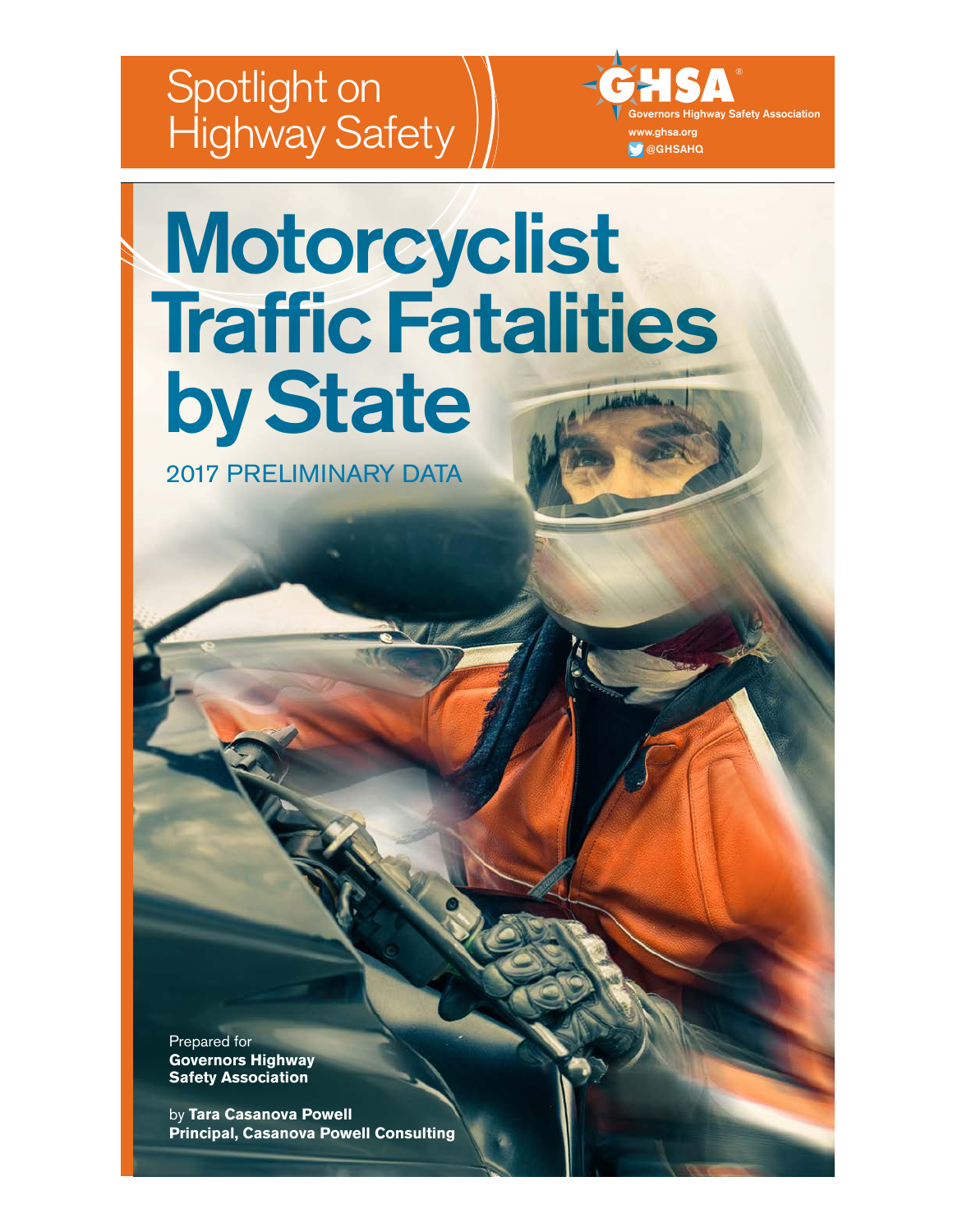<span id="page-1-0"></span>2017 PRELIMINARY DATA

### **CONTENTS**

- 2 ACKNOWLEDGEMENTS
- 3 [SUMMARY](#page-2-0)
- 4 [INTRODUCTION](#page-3-0)
- 8 [2017 GHSA SURVEY](#page-7-0)
- 8 [MOTORCYCLIST FATALITIES, 2016 AND 2017](#page-7-0)
- 10 [MOTORCYCLIST CRASH TRENDS AND PATTERNS:](#page-9-0)  [STATE RESPONSES](#page-9-0)
- 13 [CONTRIBUTING FACTORS](#page-12-0)
- 18 [STATE EFFORTS TO REDUCE MOTORCYCLIST](#page-17-0)  [CRASHES AND FATALITIES](#page-17-0)
- 21 [DISCUSSION: WHAT MORE CAN BE DONE](#page-20-0)  [TO REDUCE MOTORCYCLIST FATALITIES](#page-20-0)
- 24 [CONCLUSION](#page-23-0)
- 25 [REFERENCES](#page-24-0)

### ACKNOWLEDGEMENTS

Tara Casanova Powell conducted the analysis, researched and wrote the report.

Troy Costales, Governor's Representative and Administrator, Oregon Transportation Safety Division; Madison Forker, Communications Manager, GHSA; and Amadie Hart, Hart Strategic Marketing LLC, edited the report.

Jonathan Adkins, Executive Director, GHSA, and Kara Macek, Senior Director of Communications and Programs, GHSA, oversaw the report.

Creative by Tony Frye Design.

Published May 2018.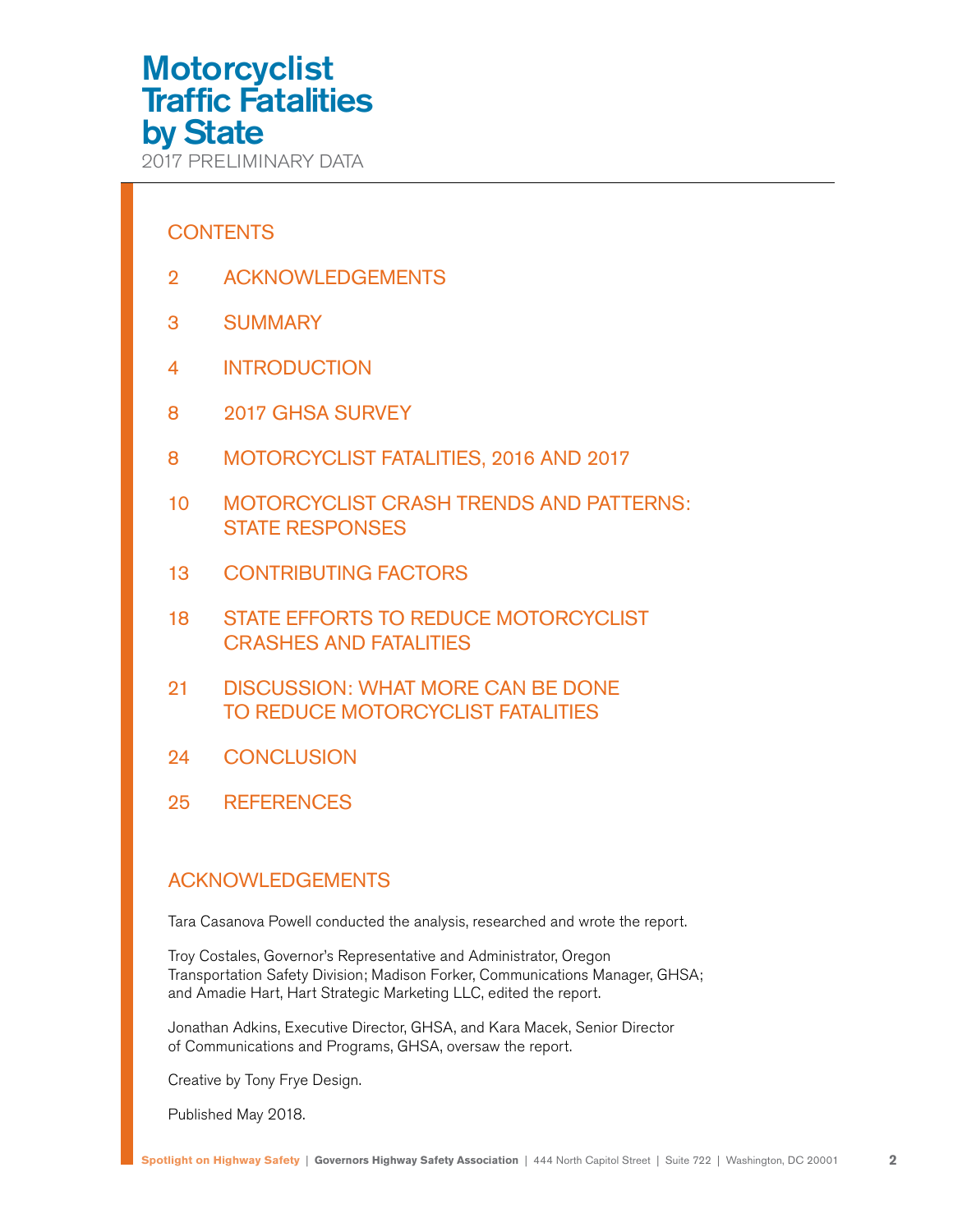### <span id="page-2-0"></span>**SUMMARY**

**Motorcyclist fatalities in the United States are expected to have decreased by 5.6 percent in 2017 compared with 2016**, a reduction of approximately 296 fatalities, based on preliminary data submitted to the Governors Highway Safety Association (GHSA).

Motorcyclists continue to account for a considerable proportion of U.S. road trauma. According to the National Highway Traffic Safety Administration's National Center for Statistics and Analysis (NHTSA's NCSA), in 2016 there were 5,286 motorcyclists killed on U.S. roadways. This was a 5.1 percent increase from 2015. In addition, in 2016, motorcyclist fatalities occurred 28 times more frequently than passenger vehicle fatalities in motor vehicle crashes when accounting for vehicle miles traveled (VMT) (NCSA, 2018).

NCSA reported that 28 percent of the total motor vehicle fatalities in 2016 were alcoholimpaired driving crashes across the U.S. Alcohol-impaired driving fatalities for all vehicles increased by 1.7 percent, from 10,320 in 2015 to 10,497 in 2016. Twenty-five percent of motorcycle riders involved in fatal crashes in 2016 were under the influence of alcohol. This is the highest percentage of alcohol-impaired drivers than any other vehicle types (Figure 5). In addition, 37 percent of motorcycle riders who were killed in single-vehicle crashes in 2016 were alcohol-impaired (NCSA, 2017).

Since 2010, GHSA has requested preliminary motorcyclist fatality data from State Highway Safety Offices (SHSOs) to predict motorcyclist deaths in advance of the final counts provided by Fatality Analysis Reporting System (FARS) data. In January 2018, GHSA requested [preliminary state motorcyclist fatality data for 2017](#page-7-0), and final counts for 2016. In addition, a series of questions was included in this request to determine potential motorcyclist fatality trends and explanations for these trends.

Motorcyclist fatality counts were obtained from state traffic record systems. Responses were collected from all 50 states and the District of Columbia. Responses to questions are based on the respondent's experience and content knowledge as a subject matter expert for the state, not scientific analyses.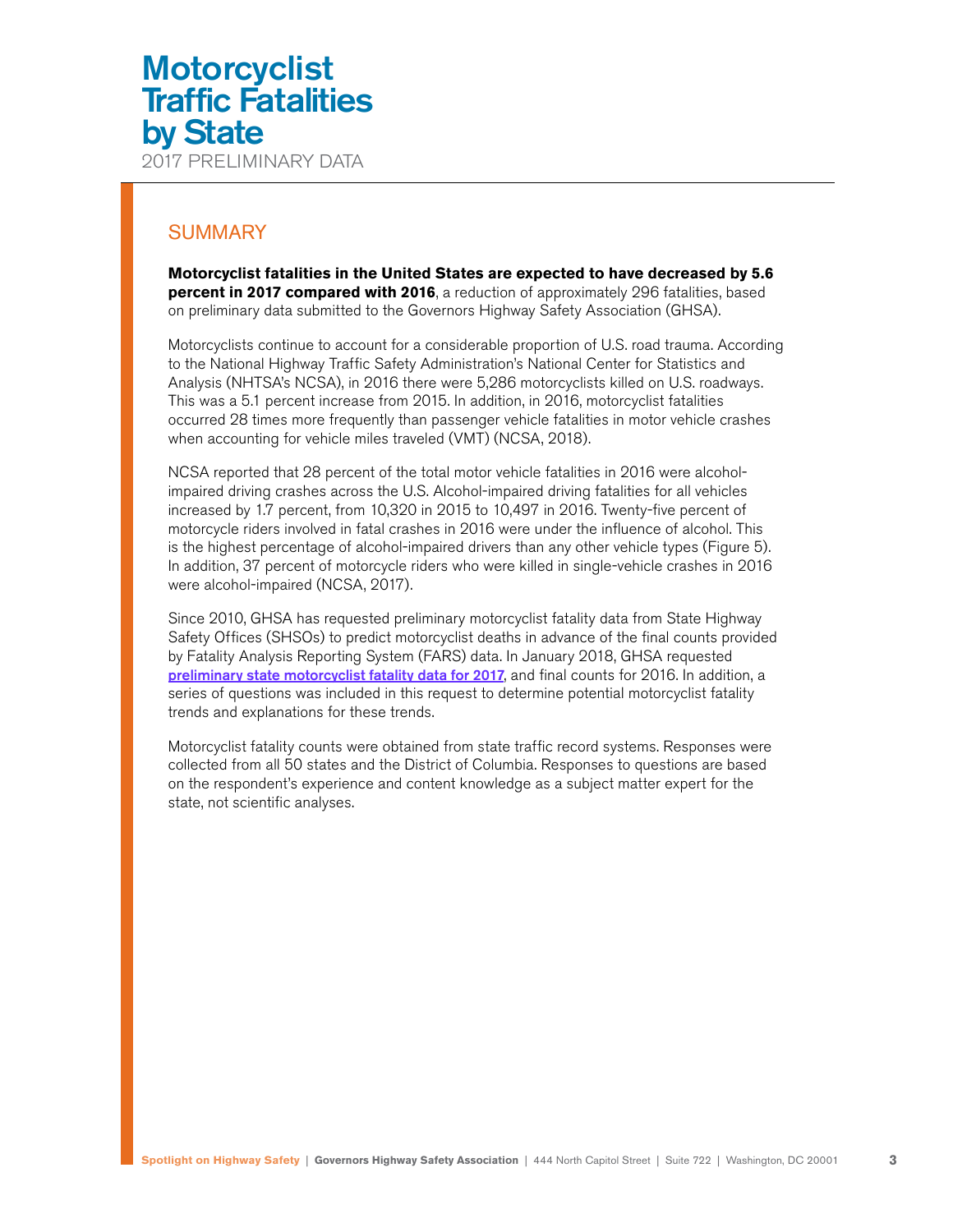### <span id="page-3-0"></span>INTRODUCTION

There are three major classifications of motorcycles: street (including two- and three-wheeled motorcycles), off-road and dual purpose. Motorcycles categorized as street bikes include cruisers, sportbikes, scooters, and mopeds. Each category of motorcycle allows for varying stability, performance, rider visibility and handling. In general, motorcycles require more agility, coordination and alertness when riding and provide less protection when involved in a crash. There is a higher risk of injury for the motorcyclist since motorcycles lack the enclosure of a passenger vehicle. In addition, because motorcycles are much smaller than other motor vehicles, they are often less visible to other road users.

Motorcyclists continue to account for a considerable proportion of U.S. road trauma. According to NCSA, 5,286 motorcyclists were killed on U.S. roadways in 2016, which is a 5.1 percent increase from 2015 (NCSA, 2018). In 2016, motorcyclist fatalities occurred 28 times more frequently than passenger vehicle fatalities in motor vehicle crashes when accounting for VMT (NCSA, 2017).

Motorcyclist fatalities increased steadily from 1997 through 2008. Motorcyclist fatalities increased to an all-time high of 5,312 in 2008 before dropping to 4,469 in 2009. The number of motorcyclist fatalities then fluctuated in the ensuing six years, before reaching 5,286 in 2016. (Figure 1). The number of motorcyclist fatalities recorded in 2016 represents the second highest number of motorcyclist fatalities in the past two decades, according to FARS.



#### Figure 1. Motorcyclist Fatalities, 1994-2016

Source: Fatality Analysis Reporting System (FARS)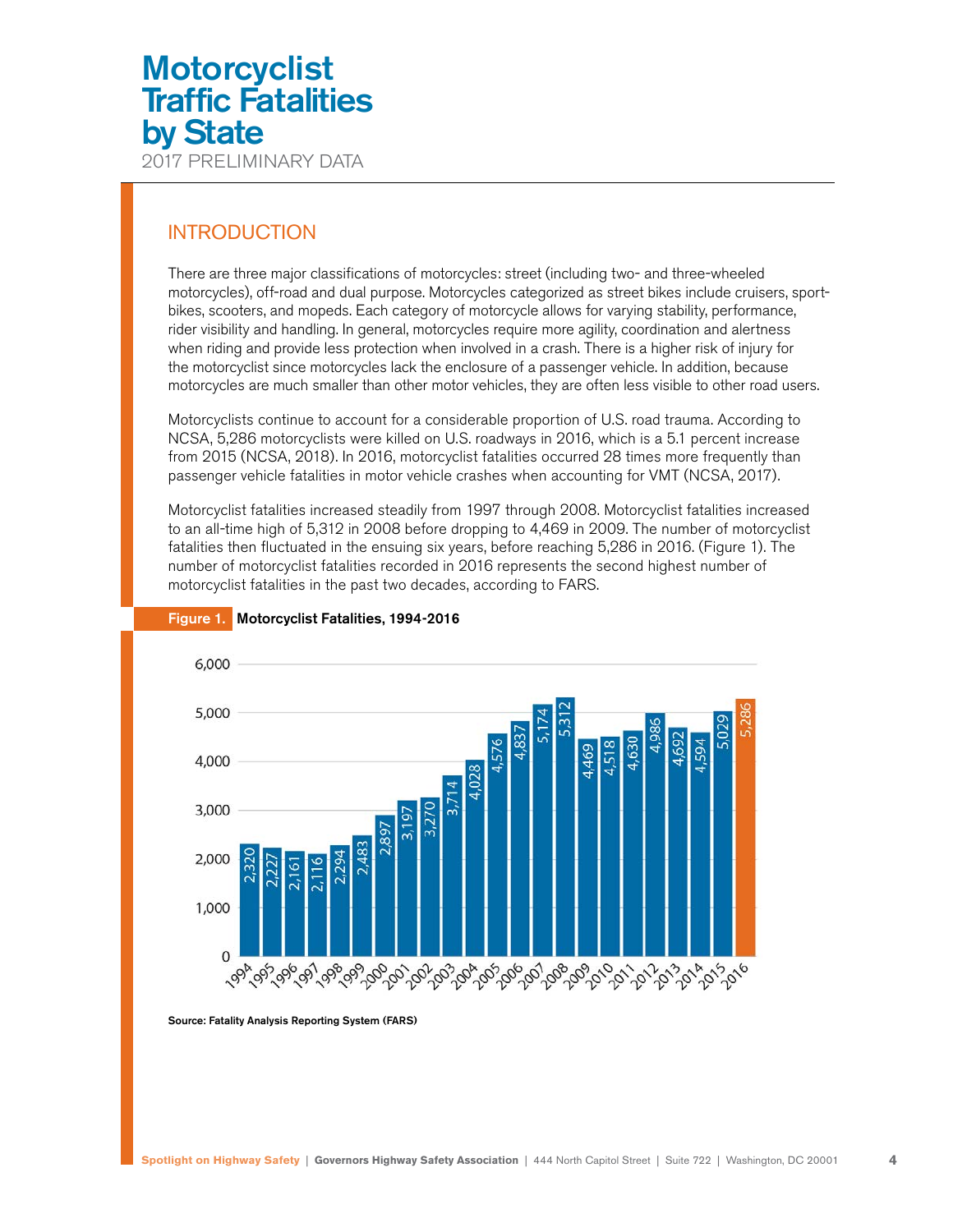2017 PRELIMINARY DATA

While motorcyclist fatalities consistently increased from 1997 to 2008, all motor vehicle fatalities began trending downwards from 2005 to 2008 (Figure 2). It is difficult to determine the cause for these changes, although several factors have been identified as influencing motorcyclist fatality rates. These factors include weather (Hedlund, 2014) and economic stability (Hedlund, 2010), which may affect the number of motorcycle registrations and, in turn, the number of motorcycle miles driven. The decline in fatalities for passenger vehicles and trucks may be attributed to the implementation of safety improvements including air bags, increased seat belt use and other passenger vehicle safety features.



Figure 2. Motorcyclist vs. All Motor Vehicle Fatalities, 1994-2016

Motorcyclist fatalities as a percent of total motor vehicle fatalities also increased from 1994 to 2008, with an 8.4 percentage point increase from 5.7 percent in 1994 to 14.1 percent in 2016 (Figure 3).

Figure 3. Motorcyclist Fatalities as a Percent of VMT, Registrations, and Total Motor Vehicle Deaths



Source: Fatalities, FARS; VMT and Registrations, Federal Highway Administration (FHWA)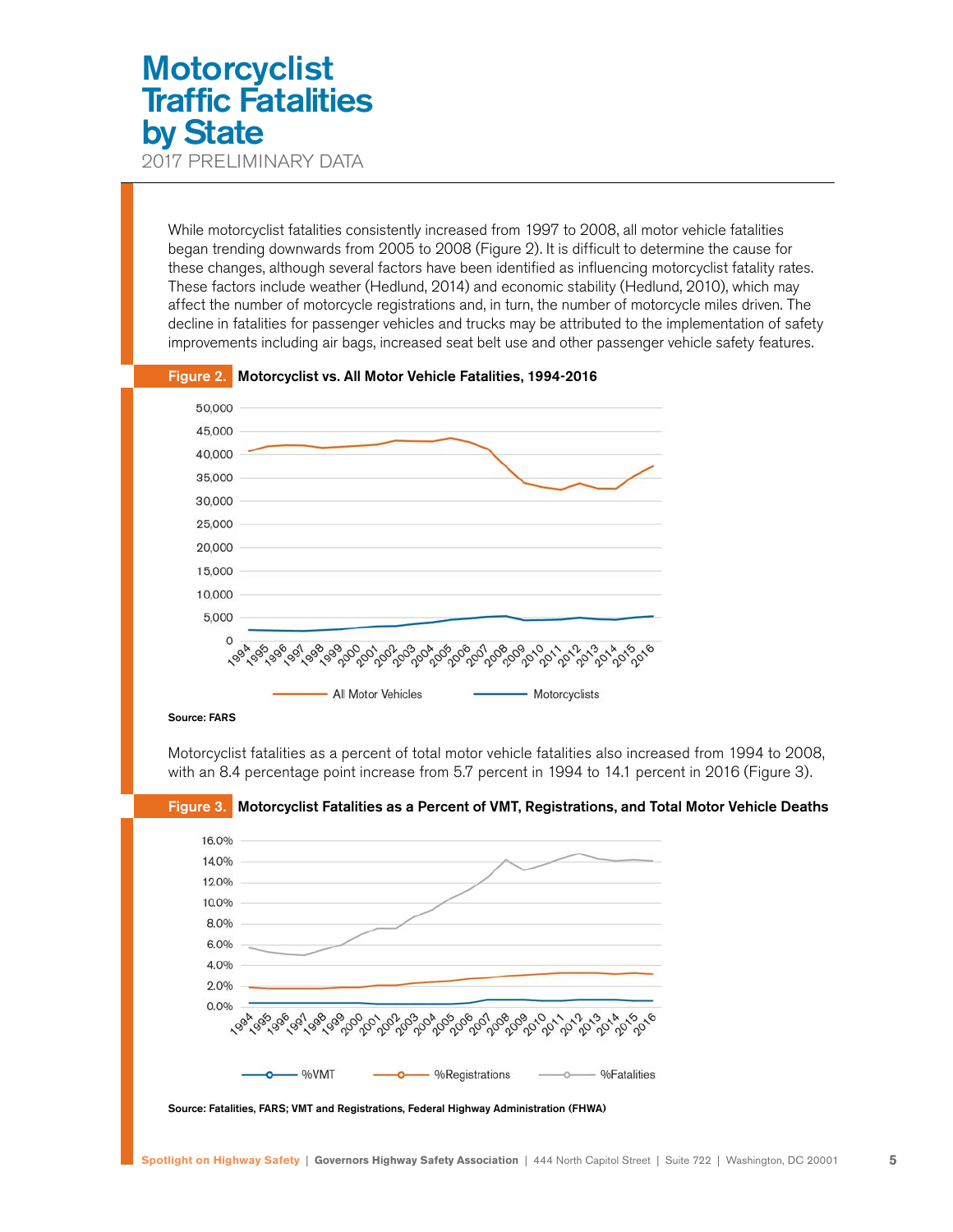2017 PRELIMINARY DATA

Motorcyclist miles traveled as a percent of total motor vehicle miles traveled showed a 0.3 percent increase, from 0.4 percent in 1994 to 0.7 percent in 2016 (FHWA, 2016). In 2007 motorcycle vehicle miles traveled nearly doubled from 12,049 (millions of vehicle miles) to 21,396 (millions of vehicle miles). During this time all other motor vehicle travel stayed fairly consistent (FHWA, 2007). This may account for the increase in fatalities during this time. From 2012 to 2015, there was a decline in motorcyclist miles traveled as a percent of total vehicle miles traveled; in 2016 FARS data reported a small reversal of this trend.

Motorcyclist registrations as a percent of total vehicle registrations showed a 1.3 percentage point increase, from 1.9 percent in 1994 to 3.2 percent in 2016. A large jump in motorcycle registrations took place from 1998 to 2011 and has remained consistent over the last few years.

Motorcycle deaths as a percent of the total motor vehicle deaths were calculated for each state using 2016 FARS Annual Report File (ARF) data (Figure 4). In 2016, state motorcyclist deaths as a percent of total motor vehicle deaths ranged from 7.1 percent in Alaska to 22.6 percent in Nevada.

### Figure 4.Motorcyclist Deaths as a Percent of Total Motor Vehicle Deaths by State, 2016



Source: 2016 FARS ARF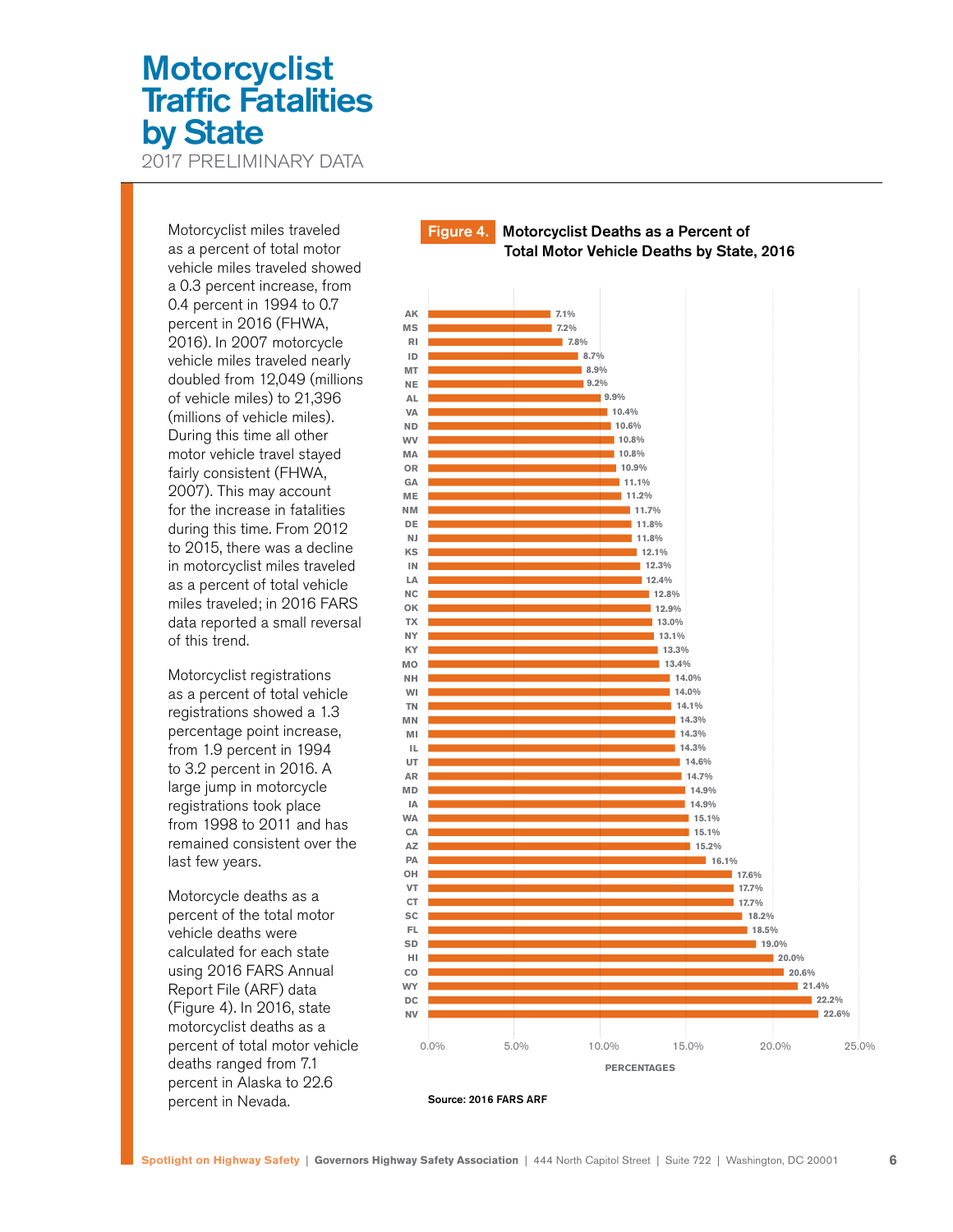2017 PRELIMINARY DATA

From 2015 to 2016, alcohol-impaired driving fatalities—or those fatalities where the driver was reported to have a blood alcohol content (BAC) of 0.08 g/dL or higher—for all vehicles increased by 1.7 percent, from 10,320 to 10,497. Twenty-five percent of motorcyclists involved in fatal crashes in 2016 were alcohol-impaired. This is the highest percentage of alcohol-impaired drivers than any other vehicle type (Figure 5). Additionally, 37 percent of motorcyclists who were killed in singlevehicle crashes in 2016 were alcohol-impaired and 55 percent of motorcyclists killed in single-vehicle crashes on weekend nights were alcohol-impaired (NCSA, 2018).



Figure 5. Percent of Alcohol-impaired Drivers Involved in Fatal Crashes by Vehicle Type, 2016

Source: 2016 FARS ARF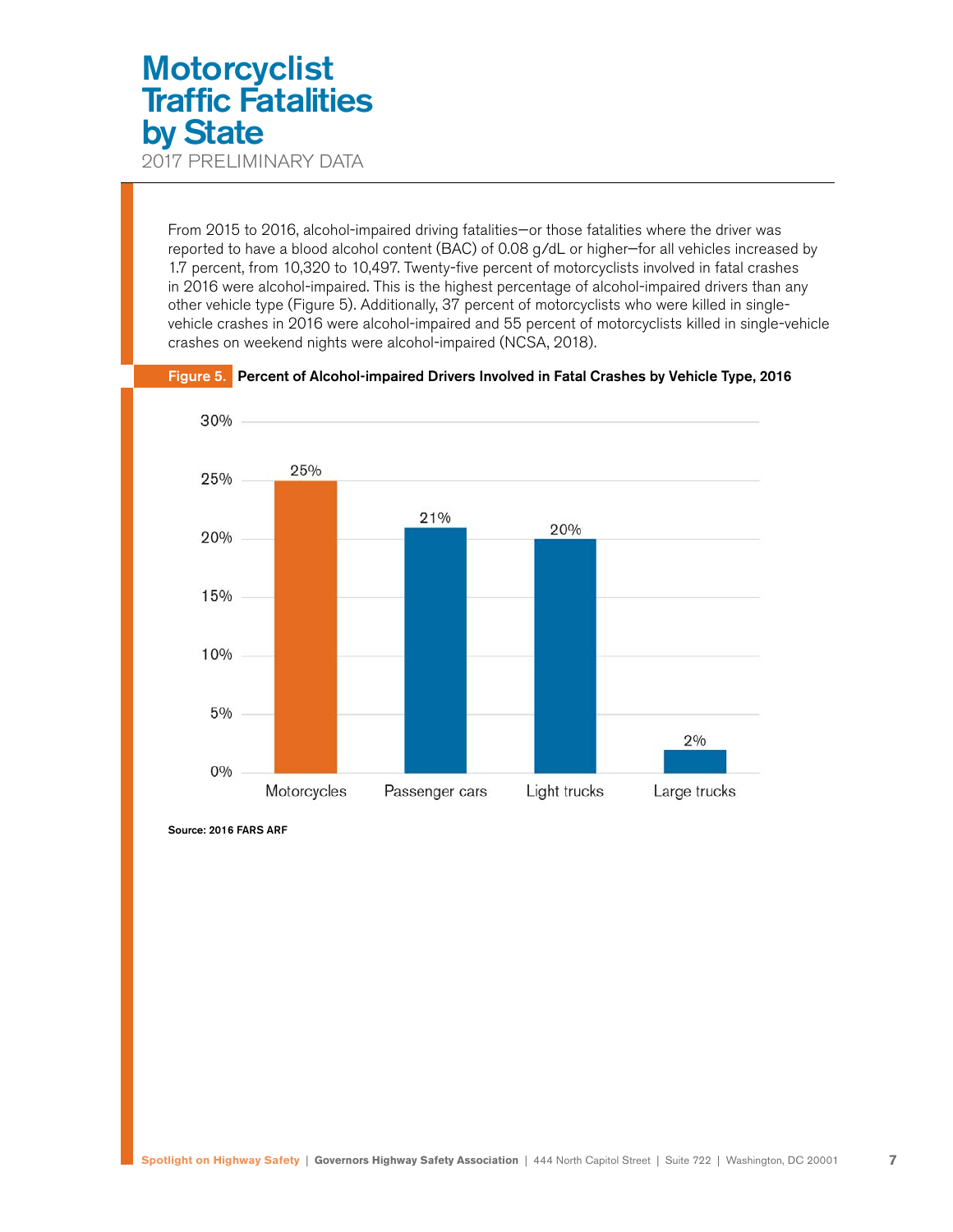### <span id="page-7-0"></span>2017 GHSA SURVEY

Since 2010,<sup>1</sup> GHSA has requested preliminary motorcyclist fatality data from State Highway Safety Offices to predict motorcyclist deaths in advance of the final counts provided by FARS data. In January 2018, GHSA requested preliminary state motorcyclist fatality data for 2017 and final counts for 2016. In addition, a series of questions was included in this request to determine potential trends and explanations for these trends within their state.

Responses were collected from all 50 states and the District of Columbia. Motorcyclist fatality counts were obtained from state traffic record systems. Responses to questions are based on the respondent's experience and content knowledge as a subject matter expert for the state, not scientific analyses.

### MOTORCYCLIST FATALITIES, 2016 AND 2017

State-reported motorcyclist fatalities for 2016 and preliminary counts for the calendar year 2017 were provided by all 50 states and the District of Columbia (Table 1). The increase or decrease in number and percent change from 2016 to 2017 were calculated for each state. Please note, the 2017 numbers are likely incomplete and subject to change.

Based on the unadjusted, preliminary 2017 data, the number of motorcyclist fatalities across the country decreased by 8.6 percent. Motorcyclist fatalities increased in 18 states, remained the same in two states, and decreased in 30 states and the District of Columbia in 2017. Seven states reported increases of 20 percent or more. Fourteen states reported a decrease of 20 percent or more. The largest increase was reported by Rhode Island with a 175 percent increase, from four in 2016 to 11 in 2017. The largest decrease was reported by the District of Columbia with a 66.7 percent decrease, from six fatalities in 2016 to two fatalities in 2017. The average change in motorcyclist fatalities for all 50 states and the District of Columbia in 2017 was +1.6 percent.

Adjustments were calculated for likely under-reporting of the 2017 yearly totals. Preliminary counts for 2016 were not collected in 2017; therefore, the adjusted rate for the state 2017 preliminary counts was calculated using the 2015 adjusted rate. To project the adjusted final number of motorcyclist fatalities in 2017 (4,990), GHSA used an undercount of four percent (Retting 2016). Using this adjusted rate, GHSA projects 2017 motorcyclist fatalities decreased by 5.6 percent from 2016.

<sup>1 2016</sup> preliminary data was not collected for a 2017 report.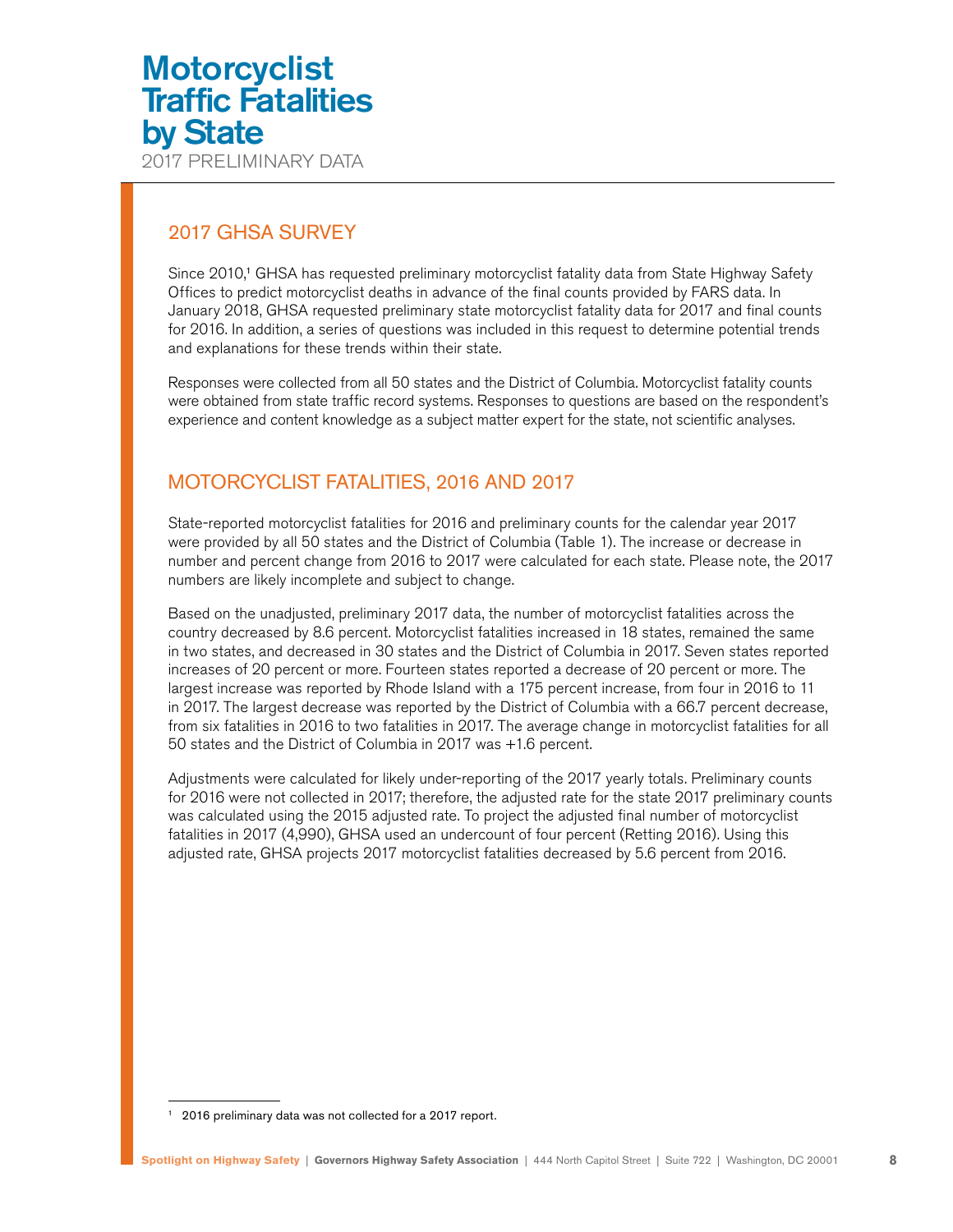2017 PRELIMINARY DATA

|                                                       |                             |       |                         | Change from 2016 to 2017 |          |
|-------------------------------------------------------|-----------------------------|-------|-------------------------|--------------------------|----------|
|                                                       | <b>State</b>                | 2016  | 2017<br>(Preliminary)   | #                        | $\%$     |
|                                                       | Alabama                     | 114   | 78                      | -36                      | $-31.6%$ |
| Table 1                                               | Alaska                      | 6     | 6                       | $\mathsf{o}\xspace$      | 0.0%     |
| <b>Motorcyclist Fatalities</b>                        | Arizona                     | 144   | 165                     | 21                       | 14.6%    |
| by State for 2016                                     | <b>Arkansas</b>             | 79    | 66                      | $-13$                    | $-16.5%$ |
| and 2017                                              | California                  | 566   | 406                     | $-160$                   | $-28.3%$ |
|                                                       | Colorado                    | 125   | 103                     | -22                      | $-17.6%$ |
| Source: State Highway<br><b>Safety Offices</b>        | Connecticut                 | 52    | 51                      | $-1$                     | $-1.9%$  |
|                                                       | <b>Delaware</b>             | 15    | 10                      | -5                       | $-33.3%$ |
|                                                       | <b>District of Columbia</b> | 6     | $\overline{\mathbf{2}}$ | -4                       | $-66.7%$ |
| *Prior to adjustment for<br>expected under-reporting. | Florida                     | 574   | 504                     | $-70$                    | $-12.2%$ |
|                                                       | Georgia                     | 170   | 126                     | $-44$                    | $-25.9%$ |
|                                                       | Hawaii                      | 24    | 29                      | 5                        | 20.8%    |
|                                                       | Idaho                       | 23    | 26                      | 3                        | 13.0%    |
|                                                       | <b>Illinois</b>             | 154   | 162                     | 8                        | 5.2%     |
|                                                       | Indiana                     | 100   | 144                     | 44                       | 44.0%    |
|                                                       | lowa                        | 60    | 44                      | $-16$                    | $-26.7%$ |
|                                                       | <b>Kansas</b>               |       |                         |                          |          |
|                                                       |                             | 53    | 56                      | 3                        | 5.7%     |
|                                                       | Kentucky                    | 113   | 90                      | -23                      | $-20.4%$ |
|                                                       | Louisiana                   | 92    | 95                      | 3                        | 3.3%     |
|                                                       | <b>Maine</b>                | 18    | 24                      | 6                        | 33.3%    |
|                                                       | <b>Maryland</b>             | 76    | 76                      | 0                        | 0.0%     |
|                                                       | <b>Massachusetts</b>        | 42    | 45                      | 3                        | 7.1%     |
|                                                       | Michigan                    | 152   | 142                     | $-10$                    | $-6.6%$  |
|                                                       | Minnesota                   | 52    | 53                      | $\mathbf{1}$             | 1.9%     |
|                                                       | <b>Mississippi</b>          | 50    | 37                      | $-13$                    | $-26.0%$ |
|                                                       | <b>Missouri</b>             | 127   | 120                     | $-7$                     | $-5.5%$  |
|                                                       | <b>Montana</b>              | 17    | 22                      | 5                        | 29.4%    |
|                                                       | Nebraska                    | 21    | 26                      | 5                        | 23.8%    |
|                                                       | Nevada                      | 74    | 54                      | $-20$                    | $-27.0%$ |
|                                                       | <b>New Hampshire</b>        | 18    | 15                      | -3                       | $-16.7%$ |
|                                                       | <b>New Jersey</b>           | 69    | 80                      | 11                       | 15.9%    |
|                                                       | <b>New Mexico</b>           | 45    | 49                      | 4                        | 8.9%     |
|                                                       | <b>New York</b>             | 119   | 136                     | 17                       | 14.3%    |
|                                                       | <b>North Carolina</b>       | 152   | 141                     | $-11$                    | $-7.2\%$ |
|                                                       | <b>North Dakota</b>         | 12    | 11                      | $-1$                     | $-8.3%$  |
|                                                       | Ohio                        | 199   | 147                     | -52                      | $-26.1%$ |
|                                                       | Oklahoma                    | 88    | 79                      | -9                       | $-10.2%$ |
|                                                       | Oregon                      | 55    | 53                      | $-2$                     | $-3.6%$  |
|                                                       | Pennsylvania                | 191   | 184                     | -7                       | -3.7%    |
|                                                       | Rhode Island                | 4     | 11                      | $\overline{7}$           | 175%     |
|                                                       | <b>South Carolina</b>       | 187   | 141                     | $-46$                    | $-24.6%$ |
|                                                       | South Dakota                | 22    | 16                      | -6                       | $-27.3%$ |
|                                                       | <b>Tennessee</b>            | 145   | 131                     | $-14$                    | $-9.7%$  |
|                                                       | Texas                       | 495   | 491                     | $-4$                     | $-0.8%$  |
|                                                       | Utah                        | 41    | 39                      | $-2$                     | $-4.9%$  |
|                                                       | Vermont                     | 11    | 13                      | $\overline{2}$           | 18.2%    |
|                                                       | Virginia                    | 80    | 115                     | 35                       | 43.8%    |
|                                                       | Washington                  | 81    | 64                      | $-17$                    | $-21.0%$ |
|                                                       |                             |       |                         |                          |          |
|                                                       | <b>West Virginia</b>        | 29    | 26                      | -3                       | $-10.3%$ |
|                                                       | Wisconsin                   | 85    | 77                      | -8                       | $-9.4%$  |
|                                                       | Wyoming                     | 24    | 17                      | -7                       | $-29.2%$ |
|                                                       | <b>Total</b>                | 5,251 | 4,798 *                 | $-453$                   | $-8.6%$  |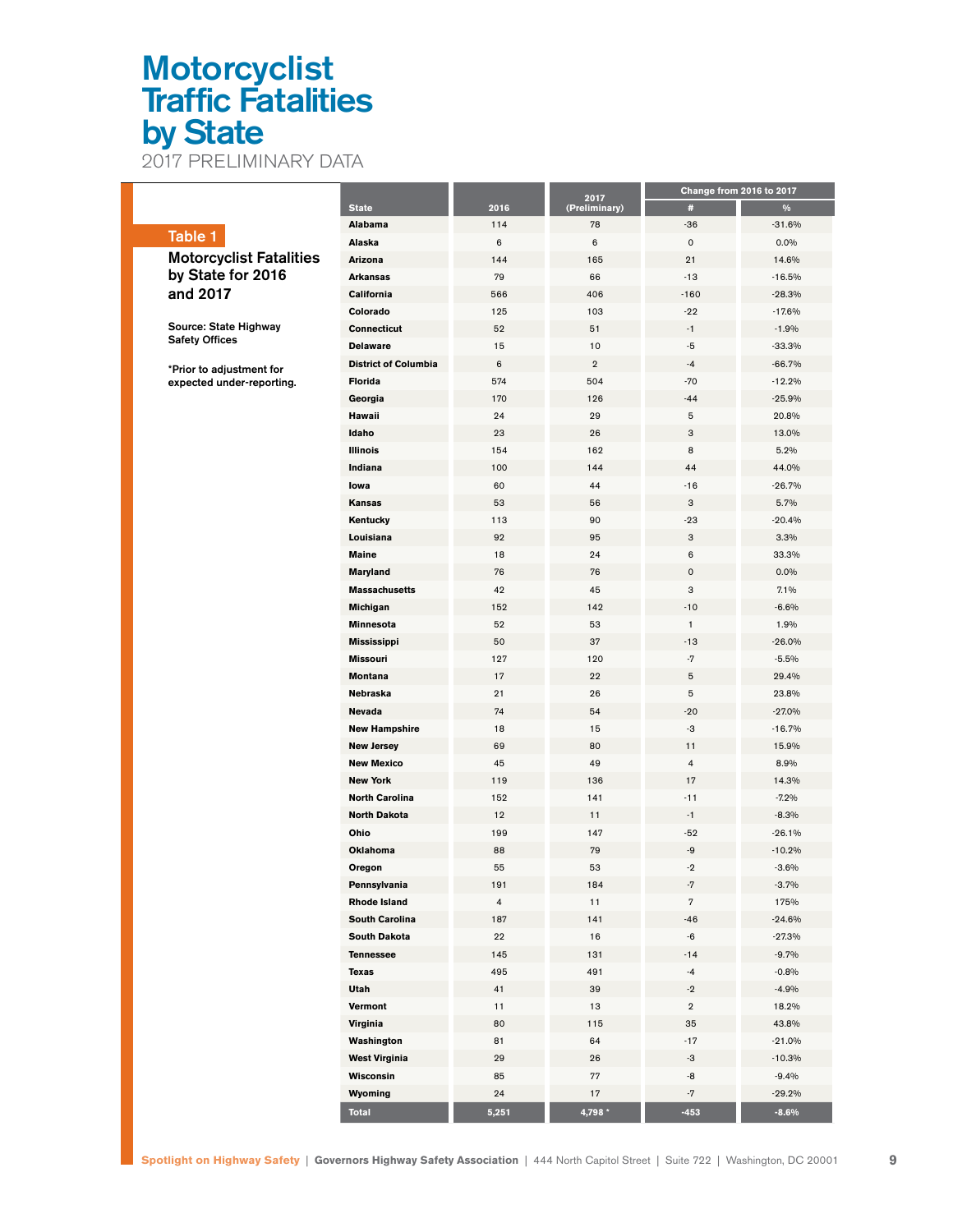<span id="page-9-0"></span>2017 PRELIMINARY DATA

### MOTORCYCLIST CRASH TRENDS AND PATTERNS: STATE RESPONSES

In addition to state motorcyclist fatality data, GHSA requested that states report various trends in motorcyclist deaths. State responses included trends related to overall increases and decreases, age, sex, crash type, and day of week.

#### **Overall increases or decreases in motorcyclist fatalities**

All states except Alaska and Maryland reported a change in motorcyclist fatalities. The majority of the states reported declines in motorcyclist fatalities, which likely contributes to the overall projected decline in motorcyclist fatalities for 2017.

Eighteen states reported increases in motorcyclist deaths from 2016 to 2017 (Table 1). Trends reported by the states where increases occurred included contributing factors such as speed and crossing the highway center line. For example, Nebraska reported crashes where multiple fatalities occurred as a result of these factors when typically, multiple deaths in a single motorcyclist crash are rare. Another trend reported by the states was an increase in registered motorcycles in 2016, which may account for an increase in motorcyclists on the roadway.

Thirty states and the District of Columbia reported declines in fatalities from 2016 to 2017. Common trends among states that reported fewer fatalities in 2017 include a decrease in the number of registered riders or motorcycle VMT. For example, Tennessee reported a decrease in VMT from 2016 to 2017, which was the first drop in that metric in nearly five years. Nevada reported five moped deaths in 2017, which is the lowest number of moped fatalities in Nevada since 2013. A new law that went into effect in Nevada in January 2017 requiring mopeds to be registered may have resulted in fewer moped riders on Nevada roadways in 2017 and could also have influenced the decline in motorcyclist deaths.

These accounts of state trends for 2016 and 2017 motorcyclist fatalities are a testament to the year-to-year variability of motorcyclist deaths across the country, and the difficulty to control for contributing factors in this regard.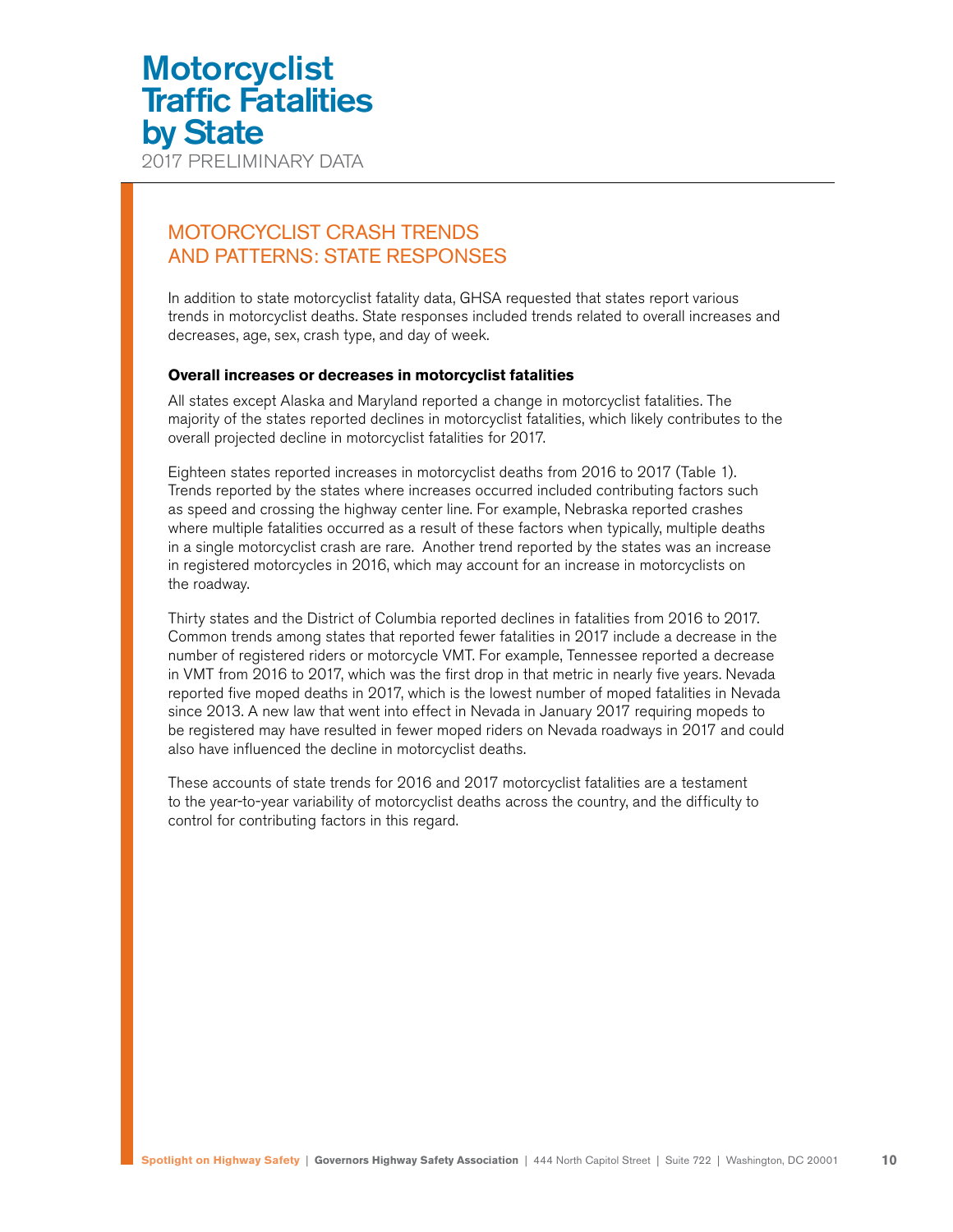2017 PRELIMINARY DATA

### **Age**

Recently, there has been a shift from younger riders being overrepresented in motorcyclist fatalities to riders over the age of 40 comprising the greatest share of motorcyclist fatalities nationwide (FARS). Several states reported increases in older driver fatalities in 2017. Sixteen states reported that most motorcyclist crashes and fatalities in their states involve older riders.

This information is supported by the most recent national data reported by FARS. Over the last four years, the 40-and-older age group made up the largest percentage of motorcyclist fatalities, representing 55 percent of all riders killed in 2013 and 54 percent in 2014, 2015 and 2016. The average age of motorcyclists killed in 2013, 2014 and 2015 was 42, rising to 43 in 2016.



Figure 6. Motorcyclist Fatalities by Age Group, 2013-2016

Source: 2013-2016 FARS ARF

Eight states reported younger drivers made up the largest percentage of motorcyclist fatalities in their states. For example, Washington reported the largest group of fatalities continues to be males aged 18-29 on sport bikes. The Insurance Institute for Highway Safety (IIHS) reported an increasing popularity of high-performance motorcycles called "super-sports." These motorcycles are built for racing, then modified for roadways. They are lighter than other motorcycles and have powerful engines that can reach speeds up to 180 miles per hour. These motorcycles are especially popular with younger riders (IIHS, 2018).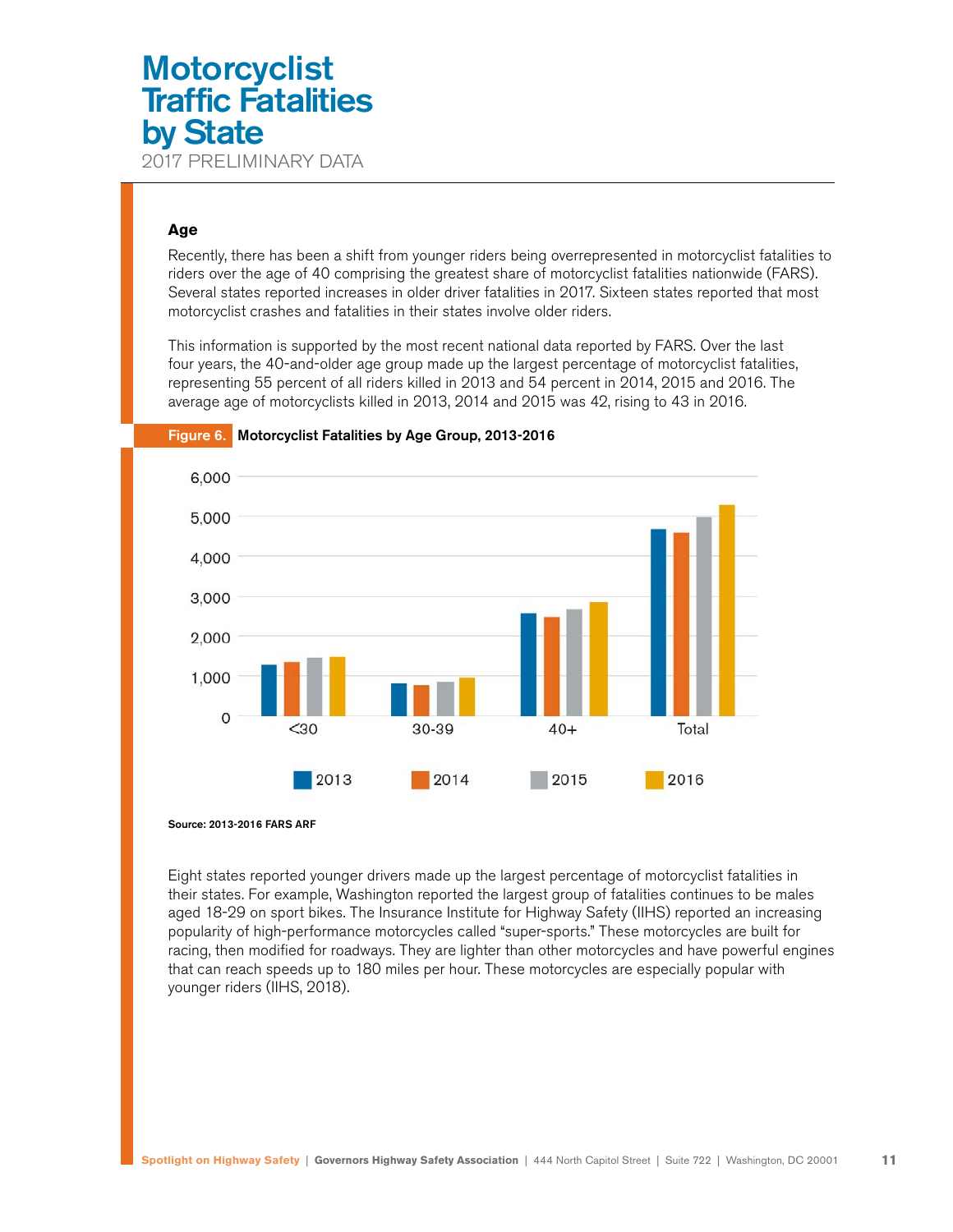2017 PRELIMINARY DATA

### **Sex**

Males have been consistently overrepresented in motorcyclist fatalities (FARS). All states reported that males represent the majority of those involved in motorcyclist fatalities. However, female rider fatalities have increased recently (FARS), and motorcycle riding is a growing interest among women. According to the Motorcycle Industry Council, women were reported to comprise 14 percent of owners in 2014, compared to six percent of motorcycle owners in 1990 (IIHS, 2018). States are also reporting these increases. For example, Connecticut reported a dramatic increase in female riders involved in fatal or serious injury crashes, from 4.7 percent in 2014 to 19.2 percent in 2015. However, the state noted that changes in injury crash data reporting in 2015 may be related to the higher total number of operators reported. South Carolina also reported a slight increase in the percentage of female rider fatalities over the past few years.

### **Crash type**

According to NCSA, in 2016 motorcycles were more frequently involved in fatal collisions with fixed objects than other vehicle types. Most states reported the majority of fatal motorcyclist crashes were single-vehicle crashes. Older riders may not be taking key factors into account when riding, such as the appropriate motorcycle type for their skill level, which may impact their ability to ride safely. This, in conjunction with alcohol and/or drug consumption, may be increasing the incidence of single-vehicle crashes.

### **Day of week**

Most states reported a large increase in motorcyclist fatalities during the weekday. This is supported by an increasing trend in weekday motorcyclist fatalities reported by FARS over the last four years (Figure 7). Indiana reported a significant increase in weekend motorcyclist fatalities in 2017.



### Figure 7. Motorcyclist Fatalities by Day of Week

#### Source: 2013-2016 FARS ARF

However, when comparing the number of hours between weekday and weekend, there were more than 1.6 times as many motorcyclist fatalities on weekends (19.1 percent) compared to weekdays (11.9 percent) (FARS, 2016).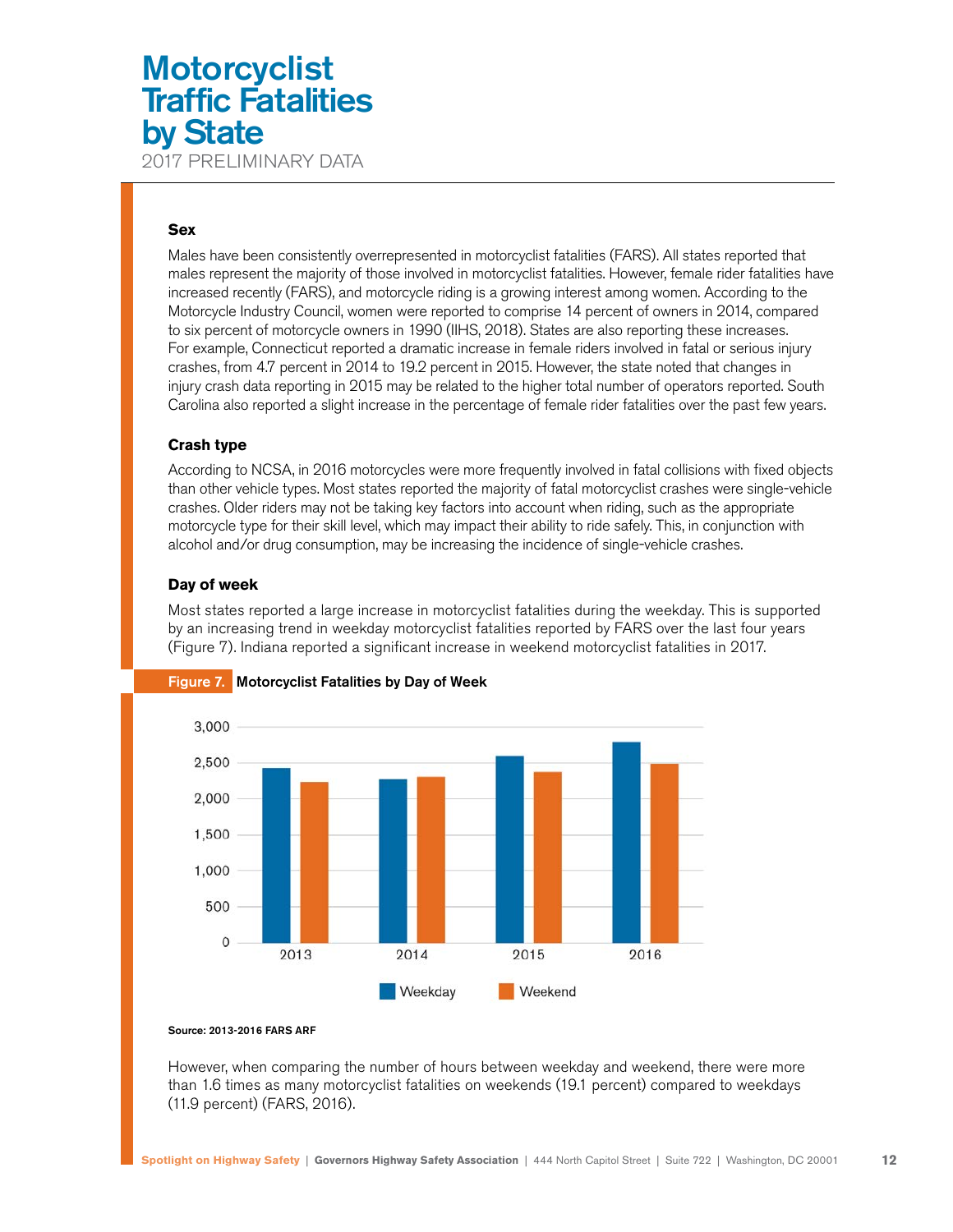### <span id="page-12-0"></span>CONTRIBUTING FACTORS

Motorcycle riding is considered to be a higher risk than riding in other motor vehicles. There are several contributing factors that may influence rider risk, including weather, helmet use, impaired riding, speed, and unendorsed or unlicensed riders.

### **Weather**

Typically, weather plays a significant role influencing state motorcyclist fatalities. With harsher winters, riding seasons may be shortened, resulting in fewer motorcycle riders on the roadways and therefore fewer motorcyclist crashes and fatalities. When milder winters are reported, the reverse occurs. Idaho and Michigan reported that a harsher winter in 2017 may have led to a delayed or reduced motorcycle riding season. These states showed a decrease in motorcyclist fatalities. Kansas, Kentucky, New York, and Vermont reported a milder or delayed winter that expanded their riding season. These states also showed an increase in motorcyclist fatalities.

The hurricane season for 2017 was particularly harsh, with 17 named storms, 10 hurricanes, and six major (category three or stronger) hurricanes that tore through the Atlantic Basin, a number of storms well above the 30-year average for the season. This placed 2017 among the top 10 most active Atlantic seasons on record, according to Dr. Phil Klotzbach, tropical scientist at Colorado State University. Hurricanes Harvey, Irma and Maria devastated parts of Texas, Florida, and the Caribbean, affecting roadways, bridges and tunnels, and may have impacted motorcycle riding (Belles, 2017).

#### **Helmet Use**

According to NCSA, 1,859 motorcyclist lives were saved in 2016 because they were wearing helmets. In addition, if all riders had worn helmets, an additional 802 lives would have been saved (NCSA, 2018). Motorcycle helmets have been shown to decrease the incidence and severity of traumatic brain injury due to motorcycle crashes. According to the Centers for Disease Control and Prevention (CDC), helmets reduce the risk of head injuries from motorcycle crashes by 69 percent and deaths by 37 percent. Previous reports and speculation suggested that helmet use is associated with a higher likelihood of cervical spine injury. A recent study found that there is a significantly lower likelihood of suffering a cervical spine injury among helmeted motorcyclists (Page, 2018). This study found that unhelmeted riders sustained a significantly higher number of vertebral fractures and ligamentous injuries. The study findings confirm that helmet use does not increase the risk of developing a cervical spine fracture and provides some protective advantage. Additionally, a study released in 2016 showed that medical charges and rates of head, facial, and brain injuries among motorcyclists were lower in states with universal helmet laws (Olsen et al., 2016). This provides strong evidence that universal helmet laws reduce motorcyclist injuries, the severity of motorcyclist injuries and motorcyclist fatalities.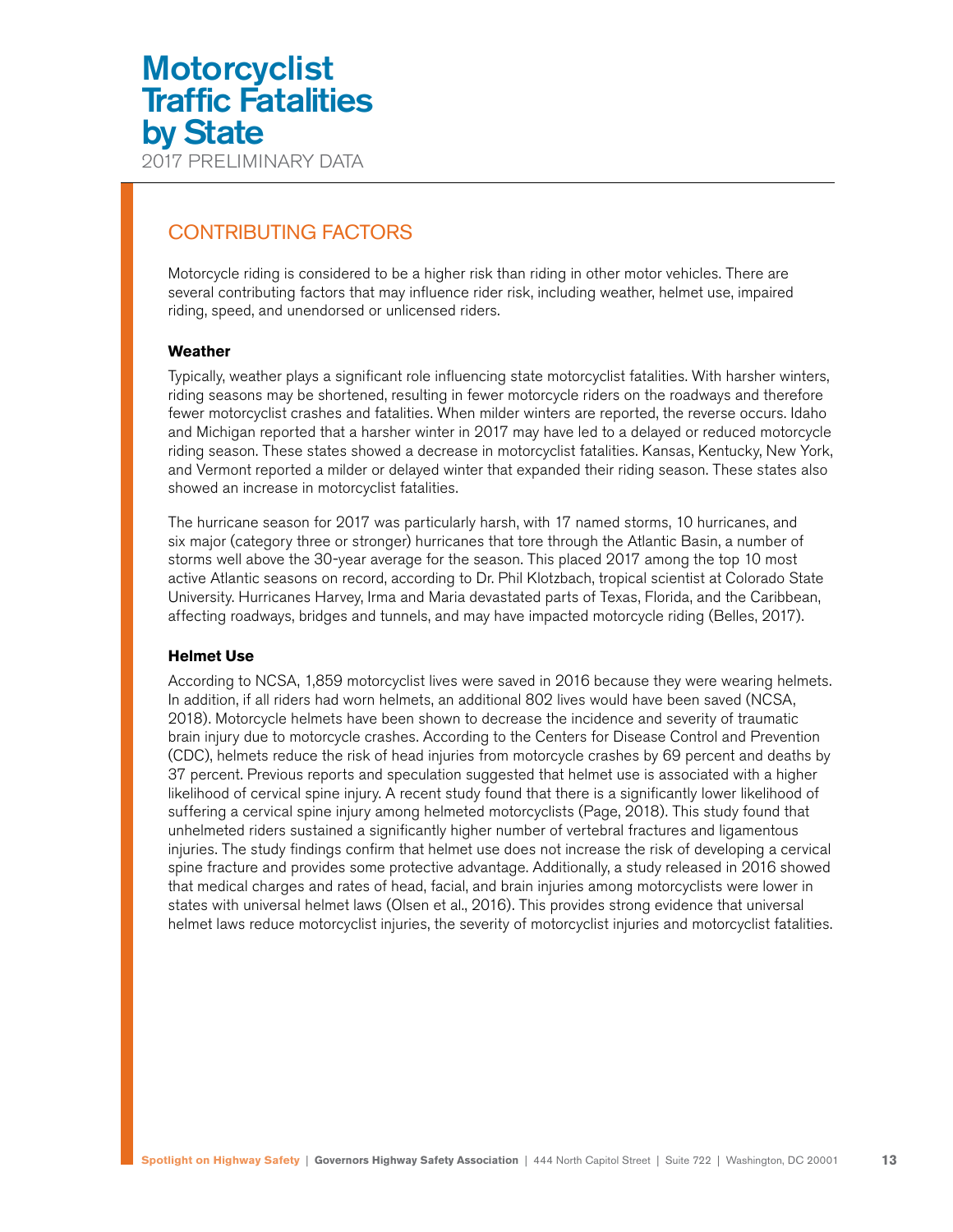#### **State helmet laws**

Currently, 19 states and the District of Columbia have universal helmet laws requiring all motorcyclists to wear a helmet. Twenty-eight states require only some motorcyclists to wear a helmet (17 and younger, 18 and younger, and 20 and younger). Three states (Illinois, Iowa and New Hampshire) do not have a motorcycle helmet law (GHSA, 2018) (Figure 8).



### Figure 8. State Helmet Laws, 2018

Source: Governors Highway Safety Association

The National Occupant Protection Use Survey (NOPUS), conducted by NCSA, reported that U.S. Department of Transportation-compliant motorcycle helmet use was 65.2 percent in 2017, not statistically different from 65.3 percent in 2016. However, helmet use continued to be notably higher in states that require all motorcyclists to be helmeted compared to those that do not. Additionally, helmet use among motorcyclists on expressways and in fast and heavy traffic rose significantly (NCSA 2018). Non-compliant helmet use among riders decreased to 7.7 percent in 2016 from 11.8 percent in 2015, but increased to 8.6 percent in 2017 (NCSA 2017, 2018). State responses reflect these NCSA findings. Florida, Hawaii and Utah reported increases in helmet use. Each of these states have a partial helmet law. Hawaii requires riders 17 and younger to wear a helmet. Hawaii reported a small increase in motorcycle helmet use, from 56.5 percent in 2016 to 59.3 percent in 2017. Hawaii also reported a large increase in moped helmet use, from 18.2 percent in 2016 to 31.4 percent in 2017. Utah also requires riders aged 20 and younger to wear a helmet and reported a slight increase in helmet use, from 60.7 percent in 2015 to 61.0 percent in 2016. Massachusetts requires all riders to wear a helmet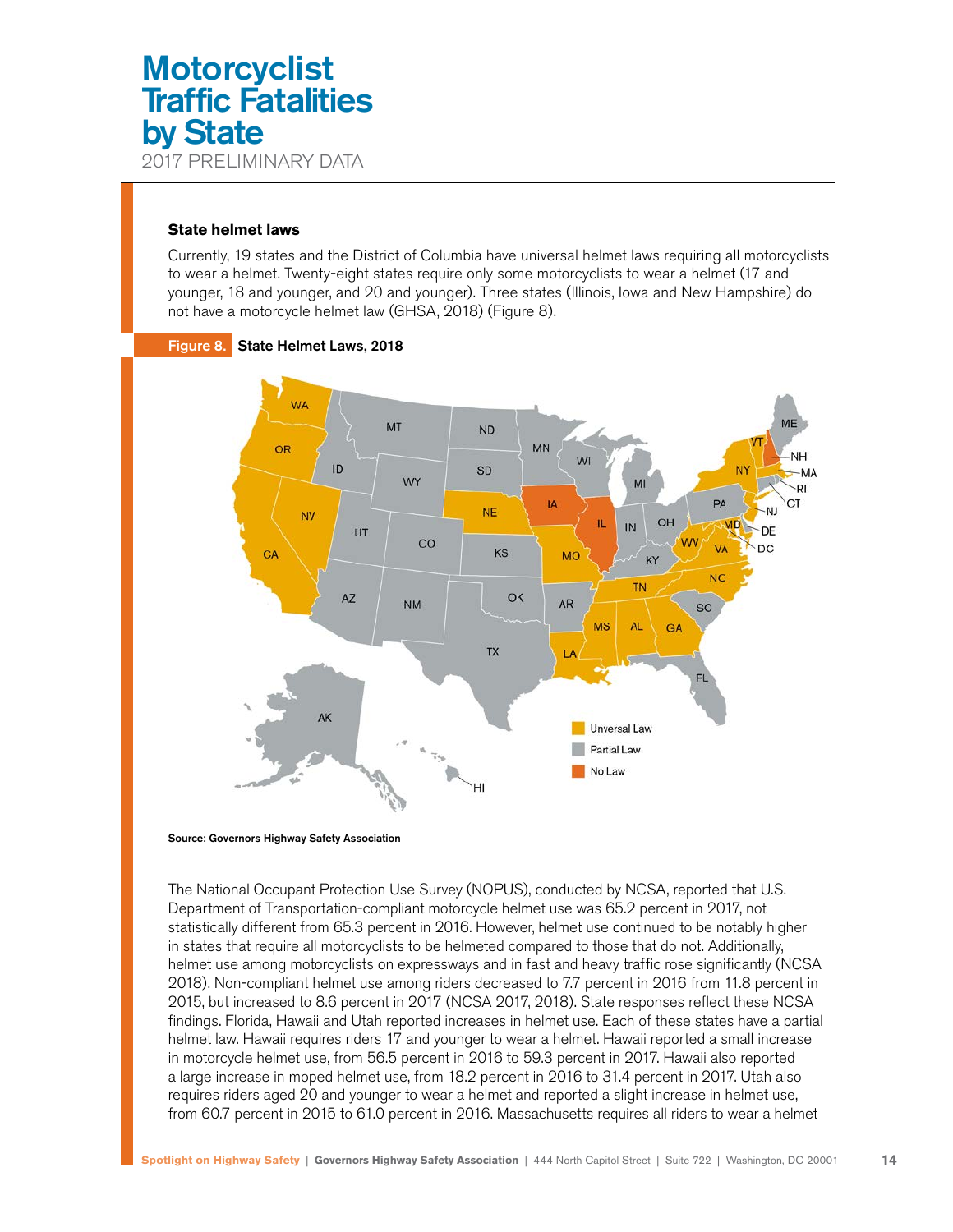and reported that 85 percent of motorcyclists over the last three years were helmeted. Tennessee and Washington both have a universal helmet law. Both states reported consistent high helmet use within their state. Tennessee reported 99.4 percent helmet use in 2016. Washington reported that typically helmet use is observed at 95 percent each year.

Delaware and Nebraska reported decreases in helmet use. Delaware requires a helmet to be on the motorcycle for riders aged 18 and younger but does not require the helmet to be worn by the rider. The state reported that officers do not stop many motorcycles during high visibility enforcement (HVE) efforts because they can be difficult to stop, and officers do not want to pursue them for fear of endangering other drivers if a chase ensues. Delaware, like several other states, does not have a way to track helmet use when conducting HVE efforts since there is no section on overtime sheets to indicate helmet use. Nebraska, which has a universal helmet law, reported a decrease in helmet use from 99.7 percent in 2016 to 84.8 percent in 2017. Nebraska also reported an increase in non-DOT compliant helmet use from 10.3 percent to 15.7 percent in the same year.

New Hampshire, one of three states without a helmet law, reported 50 percent of motorcycle riders do not wear a helmet.

#### **Impaired riding**

Drivers or motorcycle riders are considered to be alcohol-impaired when their blood alcohol concentrations (BACs) are 0.08 g/dL or higher. In a recent NCSA study (Lacey, 2016), alcohol was determined the largest contributor to crash risk for all vehicle types. For drivers with a BAC of 0.08, the relative risk of crashing is approximately four times that of drivers with no alcohol found in their blood. Although it is commonly believed that riding skills may be more easily impacted by alcohol than are driving skills, relatively little is known about the effects of alcohol on motorcycle operation. A study conducted in 2007 (Voas et al., 2007) found that several relative-risk methods regarding alcohol impairment developed for passenger cars can be adapted to motorcycle studies, however, more research is needed to identify the risk of rider BAC levels in relation to crash involvement. In addition, a 2007 NCSA study measured rider performance under different BACs on a closed course. Results of this study showed BAC levels as low as 0.05 significantly impaired riders' reaction times and the likelihood of lane departure, compared with zero BAC (Creaser et al., 2007).

As previously mentioned, motorcycle riders involved in fatal crashes in 2016 represented the highest percentage of impaired driving fatalities among all vehicle types. According to NCSA, motorcycle riders killed in traffic crashes at night were alcohol-impaired three times more frequently than those killed during the day in 2016 (NCSA, 2018). These 2016 NCSA findings were reflected in the state responses. Indiana, Maryland and Mississippi reported an increase in fatal crashes during the evening or at night. Kentucky reported that one-third of motorcycle crashes involved alcohol impairment. New Hampshire reported that 39 percent of motorcyclist fatalities in 2016 involved alcohol or drugs. This percentage increased to 40 percent in 2017. New York reported that 27 percent of fatal motorcyclist crashes from 2008-2012 were alcohol-related. Oregon reported that there is a general perception by the riding population that impaired driving laws are not actively enforced. For this reason, riders have little concern for compliance due to low expectation of enforcement. West Virginia reported an increase not only in alcohol but also with drug use among motorcycle riders.

The following chart shows the percentage of motorcycle riders killed with BACs above 0.00 g/dL over the last four years, demonstrating a shift from low BAC levels (0.01 to 0.07 BAC) to higher BAC levels (at or above 0.08) (Figure 9). This could reflect an increasing trend in the amount of alcohol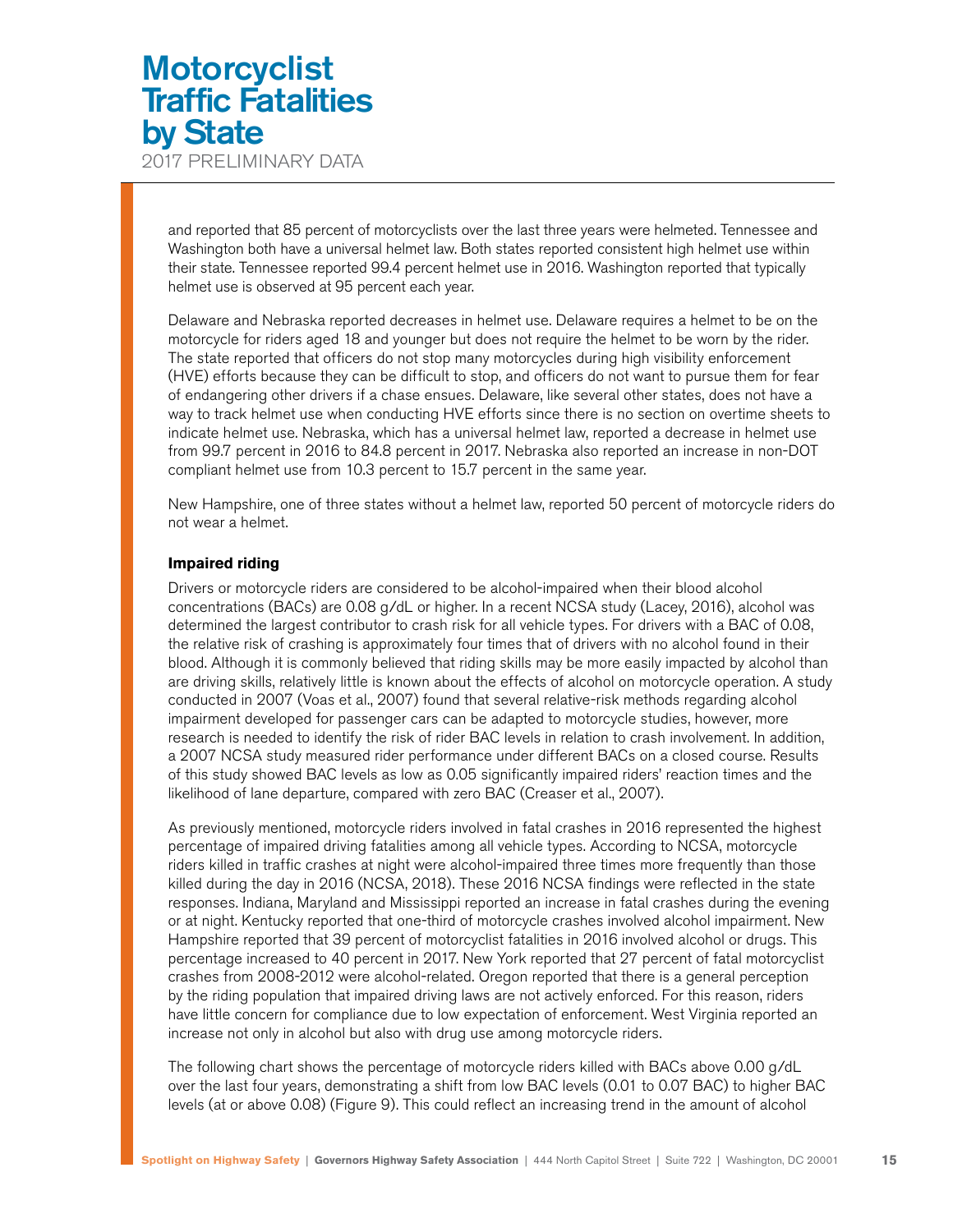one consumes when drinking. In 2017, the National Institute on Alcohol Abuse and Alcoholism (NIAAA) released a study that showed nearly 32 million adults in the US, representing 13 percent of the population age 18 and older, consumed more than two times the number of drinks considered binge drinking on at least one occasion (Gowin, 2017). NIAAA defines binge drinking as a pattern of drinking that brings BAC levels to 0.08 g/dL, which translates to approximately four drinks for women and five drinks for men in about two hours.



Figure 9. Percent of Riders with BACs Above 0.00 g/dL in Fatal Crashes, 2013-2016

With the recent legalization of recreational marijuana, there may be a higher number of drivers or motorcyclists that are driving or riding drug-impaired. A 2017 report released by the Insurance Institute for Highway Safety (IIHS) showed that marijuana is showing up more frequently among people involved in crashes. This study reported that after legalizing recreational marijuana use, collision claim frequencies in Colorado, Oregon, and Washington are approximately three percent higher overall than would have been expected without legalization (IIHS, 2017). A well-known 2010 study conducted in the European Union (EU) known as the *Driving Under the Influence of Drugs, Alcohol and Medicines* (DRUID) study, found that drivers positive for delta-9-tetrahydrocannabinal (THC) were estimated to be at elevated crash risk, one to three times that of drivers not positive for THC. A recent NCSA crash risk study found that THC is associated with a significantly elevated risk of crashing, approximately 25 percent (NCSA, 2015); however, these calculations did not account for other factors that may contribute to increased crash risk.

Source: 2013-2016 FARS ARF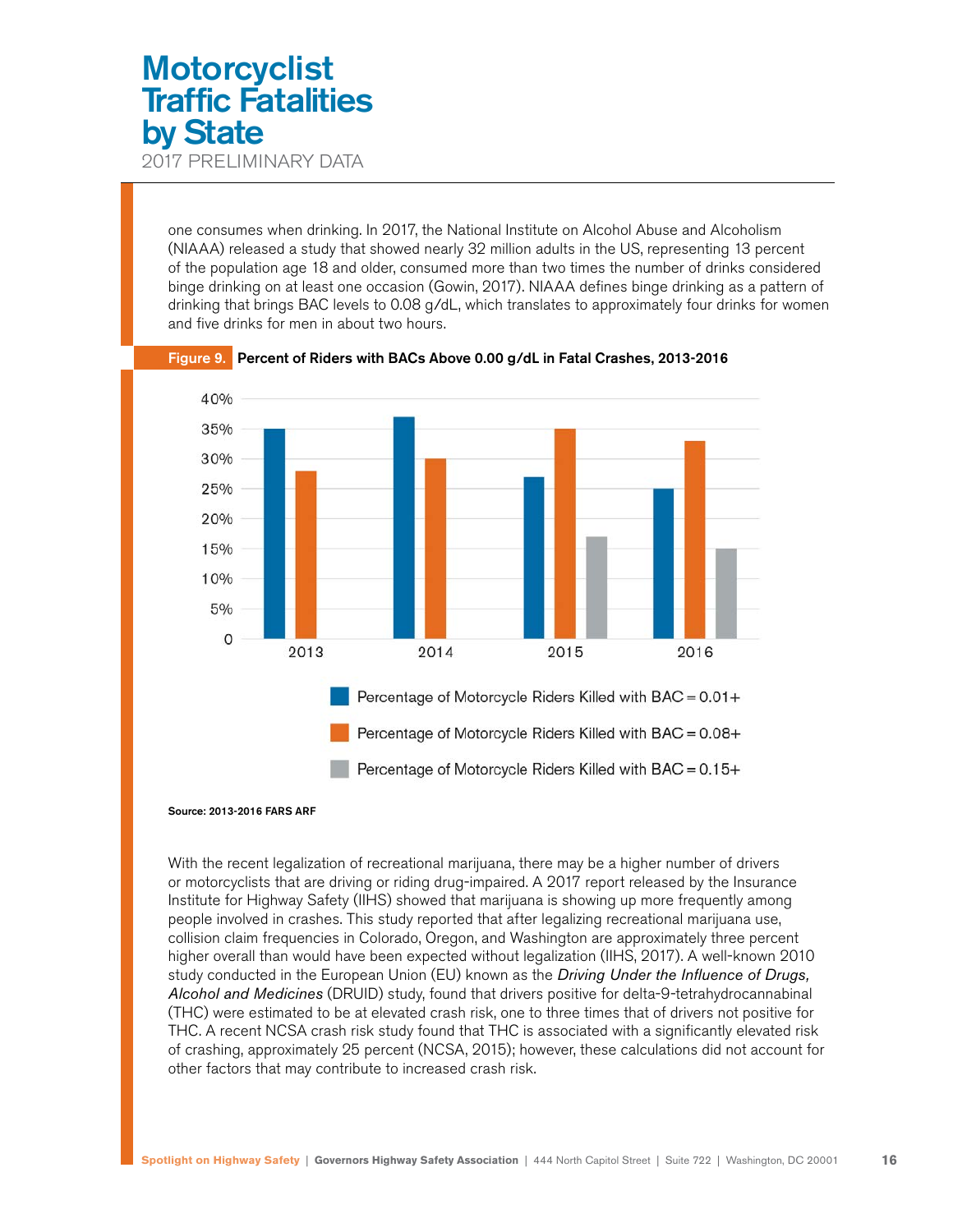2017 PRELIMINARY DATA

In recent years, more drivers admit to using marijuana. Results of the 2013–2014 National Roadside Survey of Alcohol and Drug Use by Drivers found that 12.6 percent of weekend nighttime drivers tested positive for THC. This is a 48 percent increase from the 2007 National Roadside Survey results (NCSA, 2015). Marijuana impairs psychomotor skills and cognitive functions associated with driving, including vigilance, time and distance perception, lane tracking, motor coordination, attention to tasks and reaction time (Hedlund, 2017). GHSA, with funding from the Foundation for Advancing Alcohol Responsibility ([Responsibility.org](http://Responsibility.org)), released *[Drug-Impaired Driving: A Guide for What States](https://www.ghsa.org/resources/drugged-driving-2017)  [Can Do](https://www.ghsa.org/resources/drugged-driving-2017)*. This report stated that in 2015, 57 percent of all fatally-injured drivers were tested for drugs (Hedlund, 2017). Of those tested, 35.6 percent tested postitive for marijuana, 9.3 percent tested positive for Amphetamines, and 55 percent tested positive for other drugs. Increased research on this topic, as well as enforcement and education for all drivers and riders, is essential to reducing motorcyclist drug-impaired driving fatalities on U.S. roadways.

### **Speed**

Fatal single-vehicle crashes are typically related to speed and/or distractions (Liu, 2009). Higher speeds are a significant factor in determining injury severity. Motorcycles, especially those that are built with high performance features, are capable of reaching extremely high speeds. These motorcycles are capable of higher acceleration and quicker stops than other motor vehicles. NCSA reported that 33 percent of all motorcycle riders involved in fatal crashes in 2016 were speeding, compared to 19 percent for passenger vehicles (NCSA, 2018).

State responses mirrored these numbers. Five states—Alabama, Delaware, Indiana, Maine and Virginia—reported speed as a primary factor in motorcyclist fatalities. States also reported that younger age groups are typically overrepresented in speed-related crashes. For example, Kansas reported younger male fatalities commonly involve sport or high-performance motorcycles, while older male fatalities involve larger touring motorcycles. Massachusetts reported speed was a factor in 37 percent of all motorcyclist fatalities, and in 70 percent of motorcyclist fatalities involving a rider under age 30. Virginia reported speed-related motorcyclist fatalities increased 56 percent in 2017.

#### **Unendorsed riders**

Unendorsed or unlicensed riders are typically those riders without formal education and training. According to NCSA, 27 percent of motorcycle riders involved in fatal crashes in 2016 were riding without valid motorcycle licenses at the time of the collisions, while only 13 percent of passenger vehicle drivers in fatal crashes did not have valid licenses (NCSA, 2018). Idaho, Indiana, Nebraska, Rhode Island, Ohio, and South Carolina reported that unlicensed riders are a problem in their state. In some states, certain gaps need to be addressed regarding motorcycle permit laws. For example, one state reported riders can renew a riding permit and never test for the endorsement. This perpetuates permit-only riding and avoids the formal licensing requirements.

### **Other Reported Factors**

Other reported factors contributing to motorcyclist fatalities included rider inexperience; operator error, including failure to yield; aggressive driving; distracted riding; and "being run off the road" by distracted motor vehicle drivers. Rider inexperience is similar to passenger motor vehicle novice driving. Practice and training are critical when developing the skills needed to become proficient at riding a motorcycle (NCSA, 2005). Alaska reported that typically one or two riders with limited experience per year are killed, for example, military members recently stationed in Alaska who crash during their first riding season.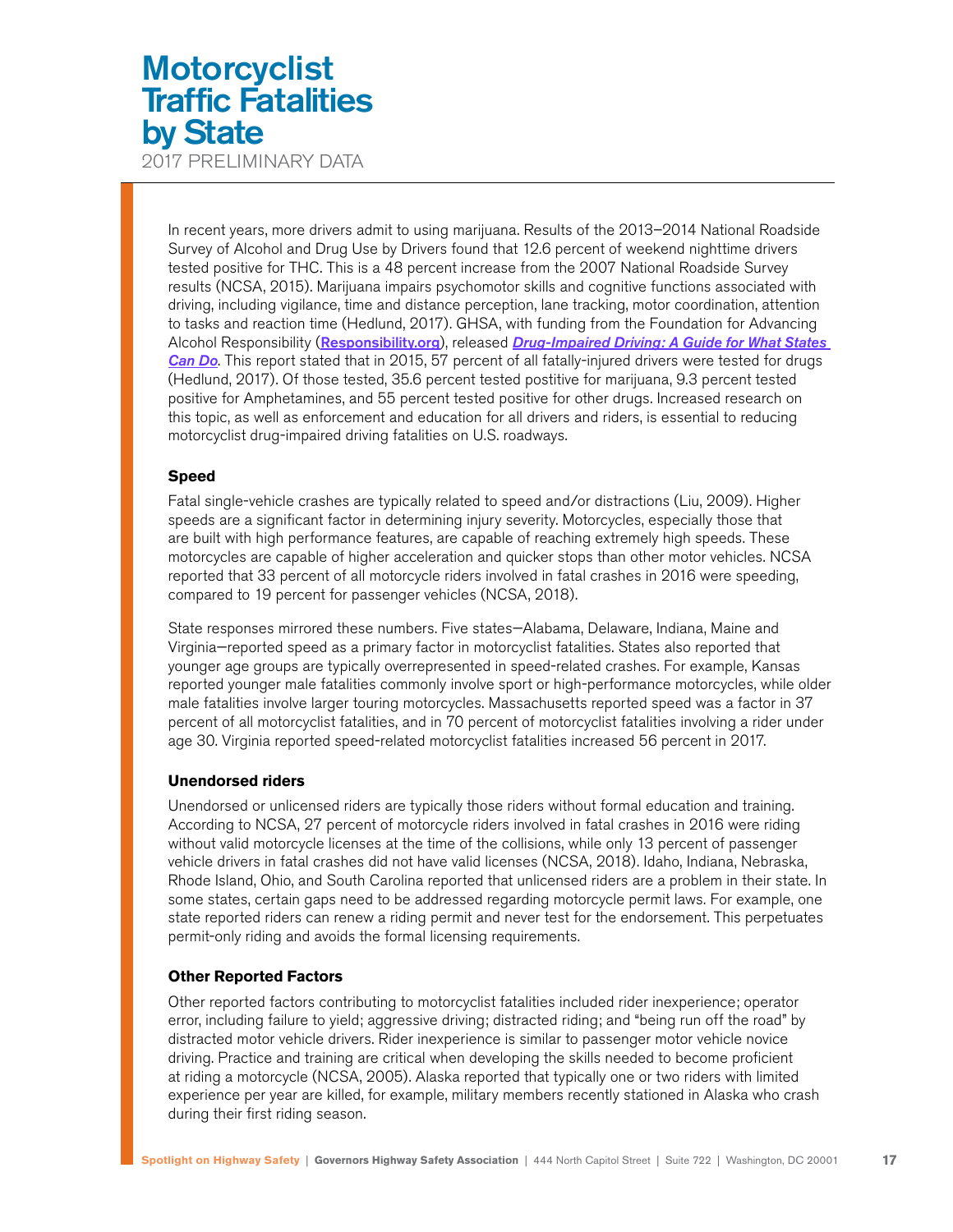<span id="page-17-0"></span>2017 PRELIMINARY DATA

Distracted riding appears to be an increasing issue on U.S. roadways. For instance, Virginia reported a significant increase (113 percent) in distracted riding fatalities for 2017. Nebraska and New Hampshire reported the occurrence of increased center lane encroachment fatalities, which may be due to distraction. Tennessee also reported a steady increase of motorcyclist crashes that included some type of distraction since 2013.

Other factors that may influence increased motorcyclist fatalities include motorcycle events where large numbers of riders gather for recreational purposes. South Dakota reported that the month of August, when the Sturgis motorcycle rally takes place, is always the month with the largest number of fatalities. However, these fatalities occur when riders are traveling to or from the event, not during the rally.

### STATE EFFORTS TO REDUCE MOTORCYCLIST CRASHES AND FATALITIES

States are currently addressing motorcyclist safety issues through the following efforts:

- increasing helmet use;
- promoting education, training and motorcycle safety programs;
- participating in motorcycle safety advisory committees; and
- collecting data to inform motorcycle safety countermeasures.

### **Increasing Helmet Use**

Several states have been unsuccessful in their attempts to propose universal helmet laws due to belief by riders that that this type of law is an infringement of their right to choose whether or not they want to wear a helmet. This is an ongoing struggle between rider rights groups and motorcycle safety advocates. Continued efforts to pass helmet and other motorcycle laws are underway in several states.

#### **Promoting education, training and motorcycle safety programs**

Most states sponsor motorcycle safety training classes and scholarships along with public awareness campaigns. Public awareness campaigns include the use of highway billboards, variable message signs (VMS), radio ads, lawn signs, and public appearances at local and state fairs. Many of these public awareness campaigns take place prior to and during the riding season. For example, Indiana sponsors "The Miracle Ride," a large motorcycle charity event each year with motorcycle traffic safety messages. Louisiana intends to sponsor a motorcycle awareness campaign in 2018, which will facilitate a motorcycle awareness and safety rally in partnership with the Louisiana State Police.

State motorcycle programs focus on risk mitigation regarding key motorcycle riding issues such as speed, impaired riding, distracted riding and reducing invalid licensure. In addition, most states participate in the promotion of intermediate and advanced education and training. This includes increased availability of motorcycle safety classes as well as promotion and marketing strategies to licensed riders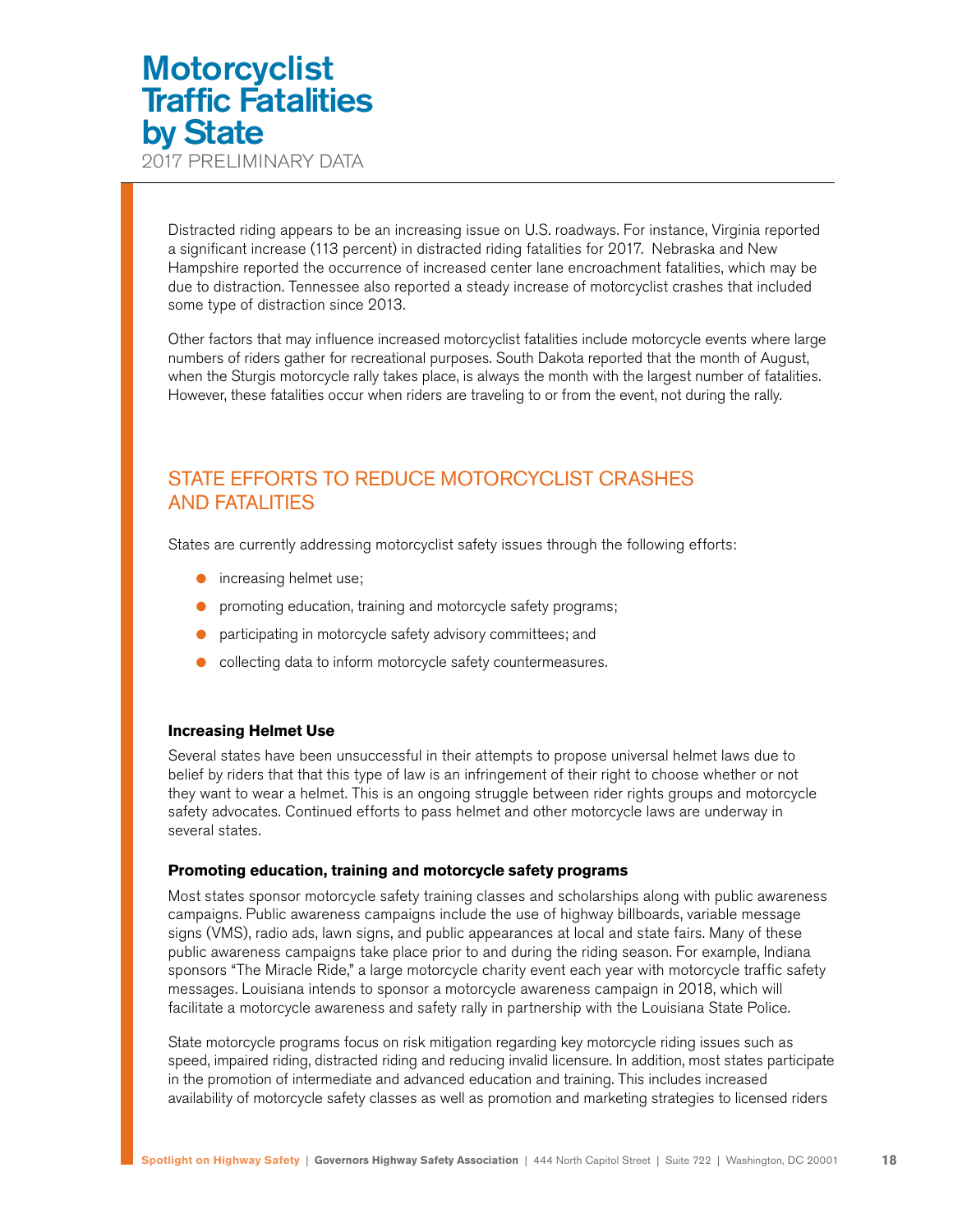to take "follow-on" or subsequent training after obtaining their motorcycle license to improve their riding skills. Additional training beyond what is required for licensing has been shown to increase key skills to be a safe rider. A NCSA study conducted in 2013 measuring the effect of sight distance training on the visual scanning of motorcycle riders indicated that there may be a relationship between rider experience, rider training and feedback, and visual behavior while riding a motorcycle. For example, on a curved section of the open road course, beginner or untrained riders did not look far ahead enough to stop safely twice as often as more experienced riders (NCSA, 2013).

Several states participate in national traffic safety campaigns that include elements of motorcyclist safety. Six states currently participate in the "Just Drive" campaign to educate riders and motorists about the dangers of distracted driving. Alaska, Florida, Kentucky, New Jersey, Pennsylvania, and Tennessee reported participating in the "Share the Road" program, which conducts a very focused and limited media campaign at the beginning of the motorcycle season to encourage both motorcyclists and the general motoring public to be on the lookout for each other. Kentucky and Washington reported participating in their state "Vision Zero" program.

In addition to these state initiatives, some states are implementing additional strategies working with their local military and law enforcement to reduce motorcyclist fatalities. For example, the Alaska Highway Safety Office works with the two major military installations in the state to provide annual motorcycle crash data for their motorcycle education program. North Carolina has implemented a "BikeSafe" Program, which is a rider training program conducted by law enforcement officers in a nonthreatening, non-enforcement environment.

Some states are enacting legislative changes and conducting local research to encourage safe riding. The Michigan Legislature recently passed a law increasing motorcycle registration and endorsement fees to fund a separate state safety and education awareness fund, which will be dedicated to creating and maintaining a program that promotes motorcyclist awareness, safety and education. Michigan also implemented an Impaired Motorcyclist Prevention campaign in 2017 that included phone surveys and focus groups to inform local media campaigns. New York State passed a law in 2017 requiring motorcycle safety and awareness to be a mandatory component of the pre-licensing course and testing for new drivers.

#### **Participating in advisory committees**

States reported that advisory committees are helpful regarding the development and implementation of motorcyclist safety initiatives. These committees often include members of law enforcement, SHSOs, advocacy groups, education and training personnel, healthcare representatives and other stakeholders, representing the differing views and opinions that exist within the local community. Therefore, strategies developed by these committees are often more palatable for the communities when implemented.

Several states reported participating in motorcycle safety advisory committees or workgroups. These committees generally assess current issues regarding motorcyclist safety and recommend potential countermeasures. States that reported participating in motorcycle advisory committees include Delaware, Florida, Minnesota, New Mexico, New York, Oklahoma, Oregon, South Carolina and Wisconsin. Some committees are mandated by the state legislature. For example, Delaware participates in the Motorcycle Riders Education Advisory Committee. This committee is the result of a legislative resolution and comprises members of the legislature, state agencies and the public. The committee monitors the Motorcycle Rider Education Program, assesses the future needs of the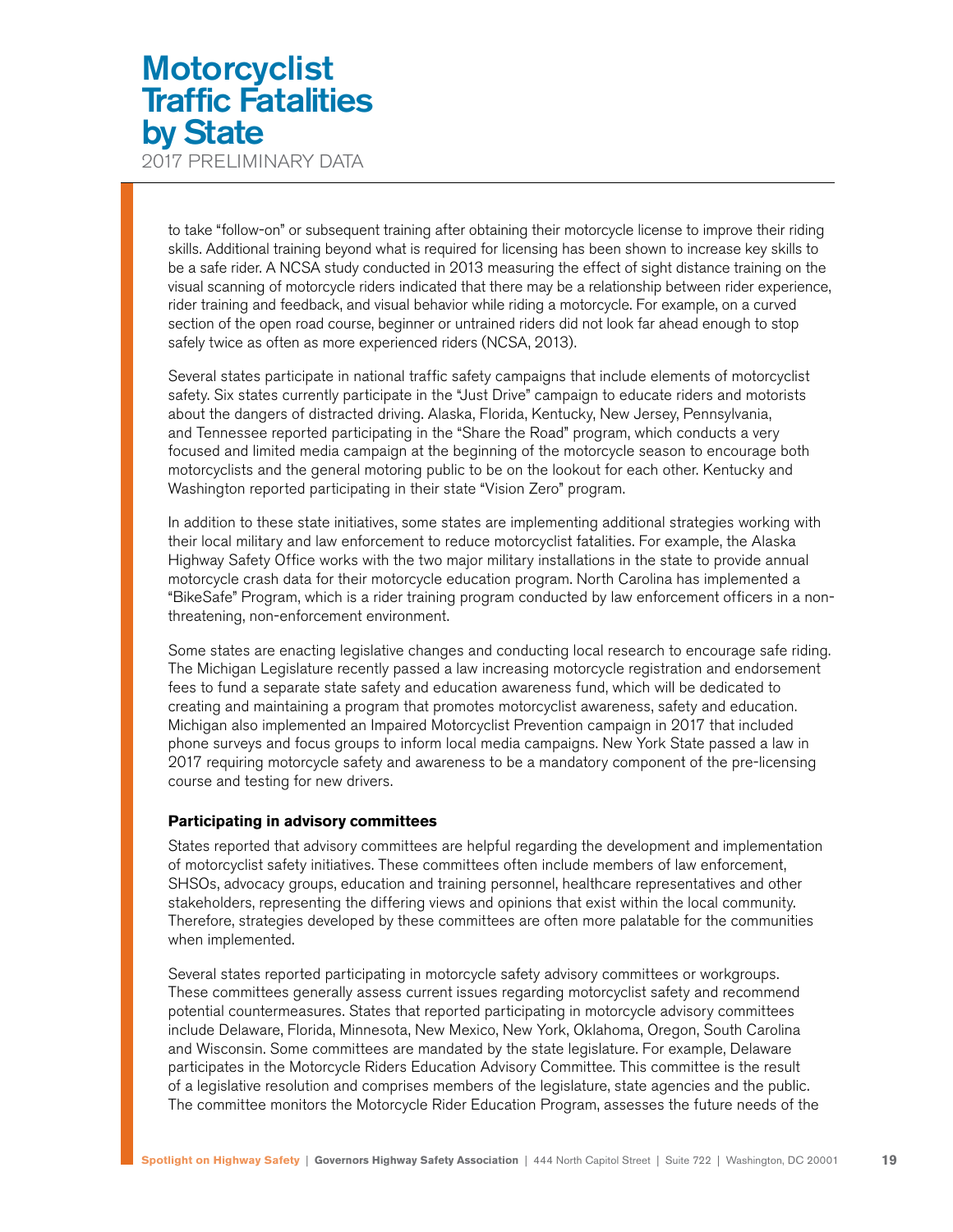2017 PRELIMINARY DATA

program, and provides recommendations. Florida created the Florida Motorcycle Safety Coalition (a.k.a. Ride Smart Florida), which is the communication and outreach extension of the Florida Motorcycle Safety Program and serves to help implement the state's Motorcycle Safety Strategic plan (MSSP) goals and strategies.

### **Collecting data to inform motorcycle countermeasures**

To establish more efficient and effective motorcycle safety program countermeasures, states are relying on motorcycle data to inform outreach and enforcement campaigns and mobilizations. For example, Florida rigorously collects and analyzes various sources of information relevant to motorcyclist safety to develop strategies to reduce motorcycle crashes. Kentucky uses data gathered by an epidemiologist to construct maps identifying counties with high numbers of motorcycle crashes to inform media outreach efforts. Minnesota maintains a running narrative of preliminary information on motorcycle crash fatalities, which is shared with the media, rider groups, instructors, members of the state motorcycle safety advisory taskforce, and Toward Zero Deaths partners. Virginia has robust motorcyclist crash data from their Traffic Records Electronic Data System (TREDS), which is used to inform their motorcycle safety campaigns.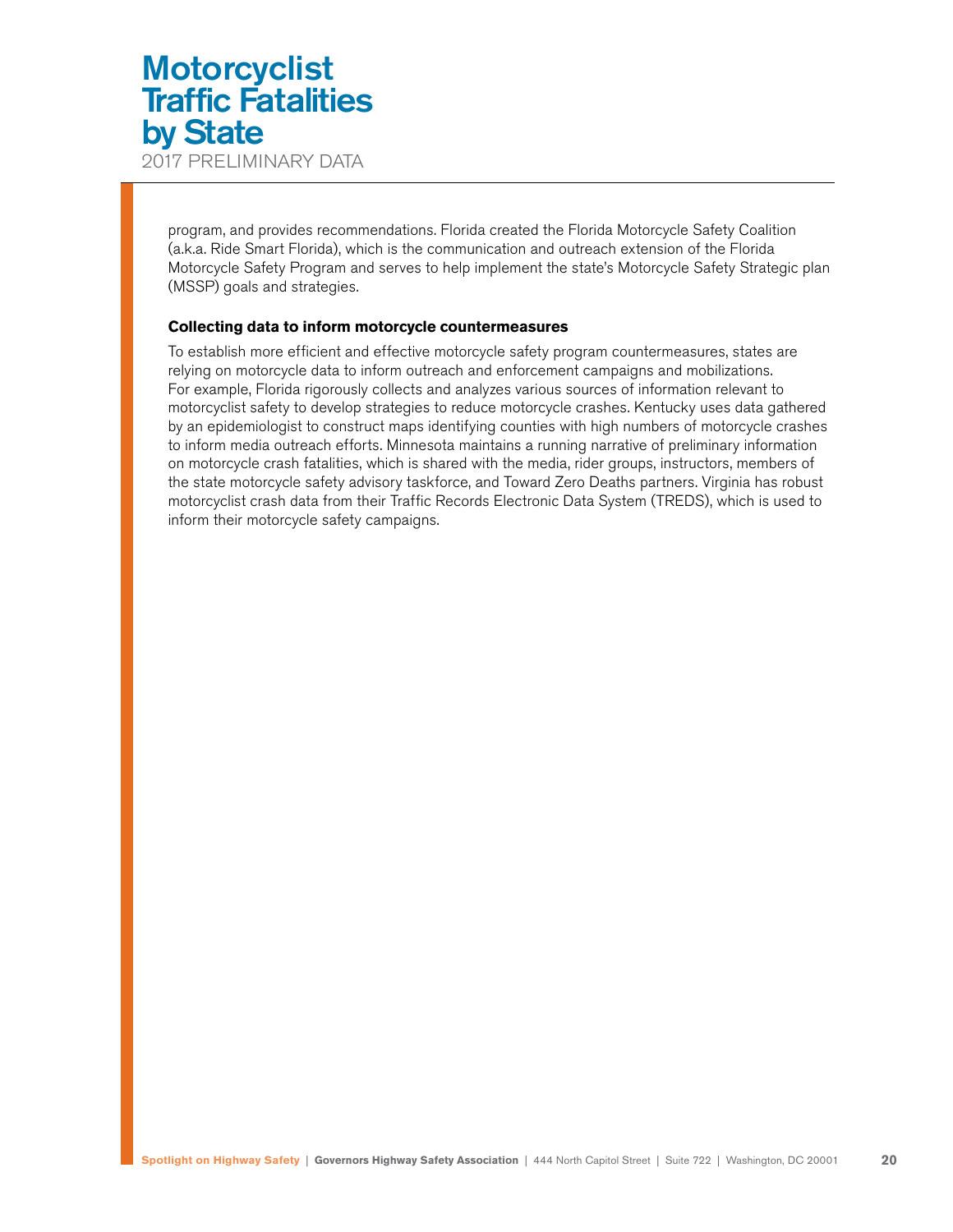<span id="page-20-0"></span>2017 PRELIMINARY DATA

### DISCUSSION: WHAT MORE CAN BE DONE TO REDUCE MOTORCYCLIST FATALITIES

Several factors may have influenced the projected 5.6 percent decline in motorcyclist fatalities during 2017, including decreases in registration and the reduction of riding seasons due to weather. Although these preliminary counts show a decrease in fatalities, it is evident that sustained efforts are needed to continue the downward trend toward zero deaths on our roadways. As previously mentioned, many states have developed programs or strategies to reduce motorcycle deaths and injuries on U.S. roadways; however, most states reported that much more needs to be done.

### **Increasing helmet use through the adoption of universal helmet laws**

States that currently do not have a mandatory helmet law reported that mandatory universal helmet laws would likely decrease motorcyclist crashes and fatalities. Mandating helmet use, skills testing and training for all motorcycle riders were considered the greatest needs and the most important factors influencing the number of motorcyclist injuries and fatalities. However, states often face opposition to universal helmet laws from riders who believe these laws infringe on their rights. This provides a significant obstacle to reducing motorcyclist deaths. Florida reported the need for better research on motorcyclist safety issues to inform strategies to overcome legislative obstacles. Washington reported the need for messaging focused on true crash causation factors as delineated in evidence-based research. Some states suggested increased penalties in the form of withholding funds for states without a universal helmet law, since penalties are currently in place for state noncompliance across other highway safety program areas.

#### **Support for motorcycle safety features**

Continued support from SHSOs for motorcycle safety features encourages the purchase of motorcycles equipped with critical and often life-saving components. One of the most impactful motorcycle safety features is an antilock braking system (ABS) (IIHS, 2018). An ABS reduces the risk of a motorcycle crash through preventing a rider's wheels from locking up, which often results in a serious fall. The rate of fatal crashes is 31 percent lower for motorcycles equipped with antilock brakes than for the same models without them (Teoh, 2013). The Highway Loss Data Institute (HLDI) reports that collision insurance claims for motorcycles with ABS are filed 20 percent less frequently than for motorcycles without ABS, and 31 percent when the ABS bikes have combined controls (IIHS, 2018).

#### **Increased education, awareness and training**

Certain types of motorcycles can be riskier than others depending on skill level and the physicality of the rider. Education and awareness of the differences between various types of motorcycles and the appropriate skill level required for these different motorcycles is important when purchasing a motorcycle, especially for new or returning riders. Supersport motorcycles have driver death rates about four times as high as that of cruisers and standards (IIHS 2018). These bikes are built on racing platforms, and their combination of light weight and high-horsepower engines allows for extremely high speeds. Touring and sport-touring bikes have similar rates as cruisers and standards. The need for increased training and education in this regard was a common response from states. Vermont reported that with the increased popularity of three-wheeled motorcycles, there is also need for specific education and training for these vehicles.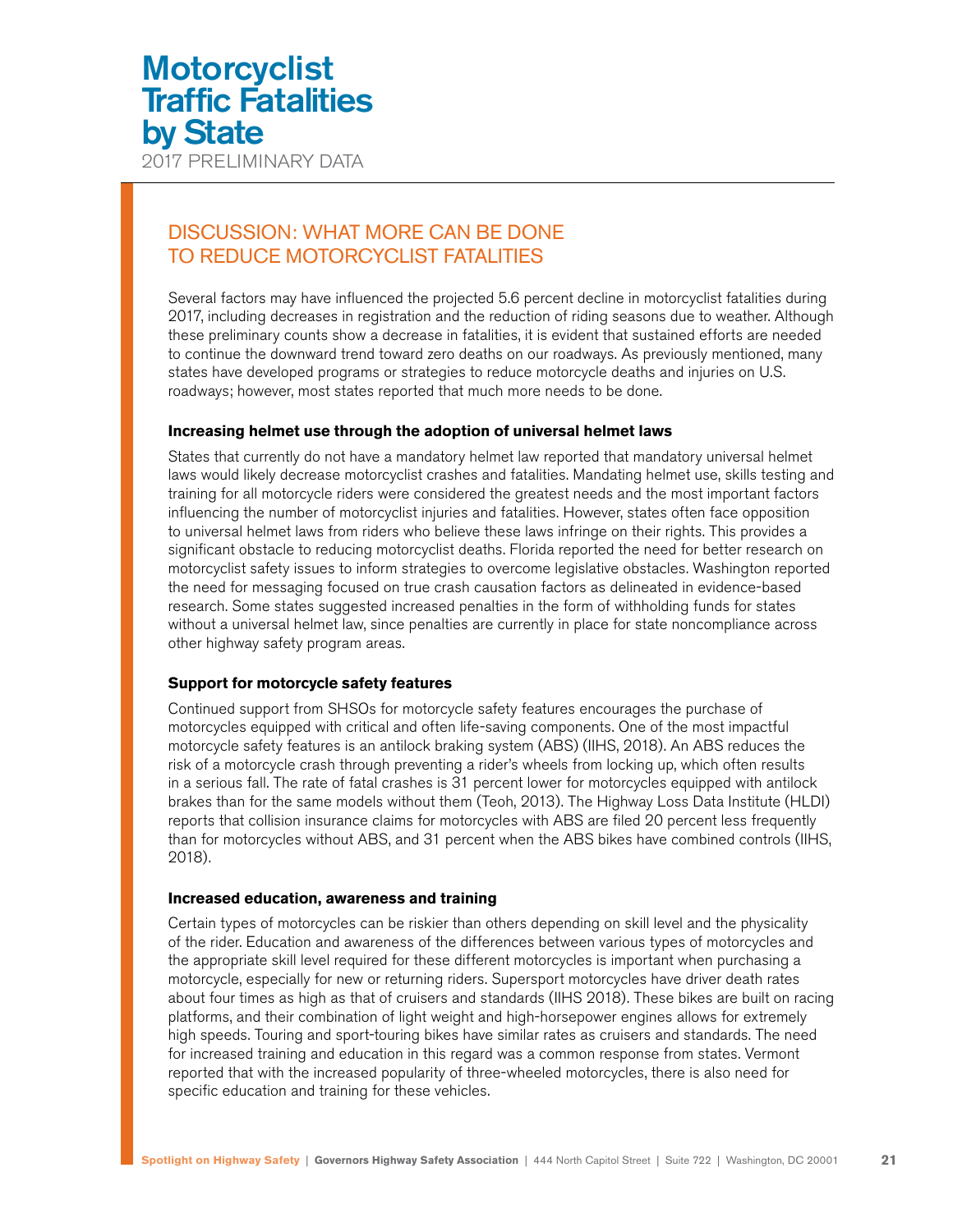2017 PRELIMINARY DATA

Most states reported that current education, public information and focused enforcement efforts combined with media messaging were insufficient for their needs. Increasing awareness campaigns with focused messaging to "look out for bikes" during known riding seasons was suggested. However, states noted that the cost of paid media makes it difficult for SHSOs to fund motorcyclist safety initiatives. For this reason, earned media is typically the only marketing strategy used to promote current motorcycle programs. It was also noted, especially by those states in the Northeast, that with current unpredictable weather and the riding season expanding, awareness messaging should be year-round. Several states reported an expanding motorcycle riding season because of mild winters. Current funding for motorcycle projects would not support expanding these programs to account for the increased riding season. Increased funds expanding motorcycle countermeasure efforts to accommodate the lengthened riding season would allow for addressing these concerns. Pennsylvania suggested that early education efforts including motorcycle awareness in new driver training classes and other school curricula may increase overall motorcycle awareness.

### **Reducing impaired-riding fatalities**

Most states reported the need for focused efforts on reducing impaired-riding fatalities. Ignition interlocks have proven successful tools when used to separate drinking events from driving for passenger vehicles. A new study conducted by IIHS found that that state laws requiring ignition interlock use for all offenders reduced drunk driving crash fatalities by 16 percent (IIHS, 2018). A recent NCSA study examined the feasibility of ignition interlock use for motorcycles. This study looked at various key issues regarding motorcycle interlocks, including the current availability, secure storage, weather, vibration, battery power, retesting issues, liability, installation, circumvention potential and cost. This study found that adequate and safe motorcycle interlock programs are possible with existing equipment (NCSA, 2017).

Availability of motorcycle interlocks has increased since NCSA's study was published. Nine states— California, Florida, Illinois, Kentucky, Massachusetts, Michigan, Minnesota, South Carolina and Virginia—currently mandate interlocks for motorcycles under specific circumstances. The biggest concerns for this implementation are safety of the rider and liability issues; these concerns can be addressed through modification of current state interlock statutes. Current interlock laws are based on passenger vehicles; the state rules and regulations do not currently modify for motorcycles. Therefore, what is required for passenger vehicles is required for the motorcycle. To accommodate for this, manufacturers are modifying motorcycle devices to comply with these state regulations. However, states may need to consider accommodations for the interlocked motorcycle, such as examining the safety of rolling retests for motorcycles to implement motorcycle interlock programs as a viable countermeasure to reduce motorcyclists' impaired-riding crashes.

#### **Reducing registration/endorsement non-compliance**

NCSA reported that motorcycles represented three percent of all registered vehicles in the U.S. in 2016 and accounted for only 0.6 percent of all VMT, yet when taking these factors into account, motorcyclists had the highest fatality rate among all motor vehicle operators. Idaho, Indiana, Nebraska, Rhode Island, Ohio and South Carolina reported that required endorsement for riders and increased enforcement efforts are necessary to reduce the occurrence of poorly-trained or untrained riders. In July 2007, Washington expanded its vehicle impoundment law to include motorcycle riders. A NCSA study conducted to determine the effectiveness of this law change was somewhat inconclusive (NCSA, 2013), showing that while few motorcycles were impounded, motorcycle endorsements still increased. The reason for this increase is unclear. There was also a lower proportion of crashes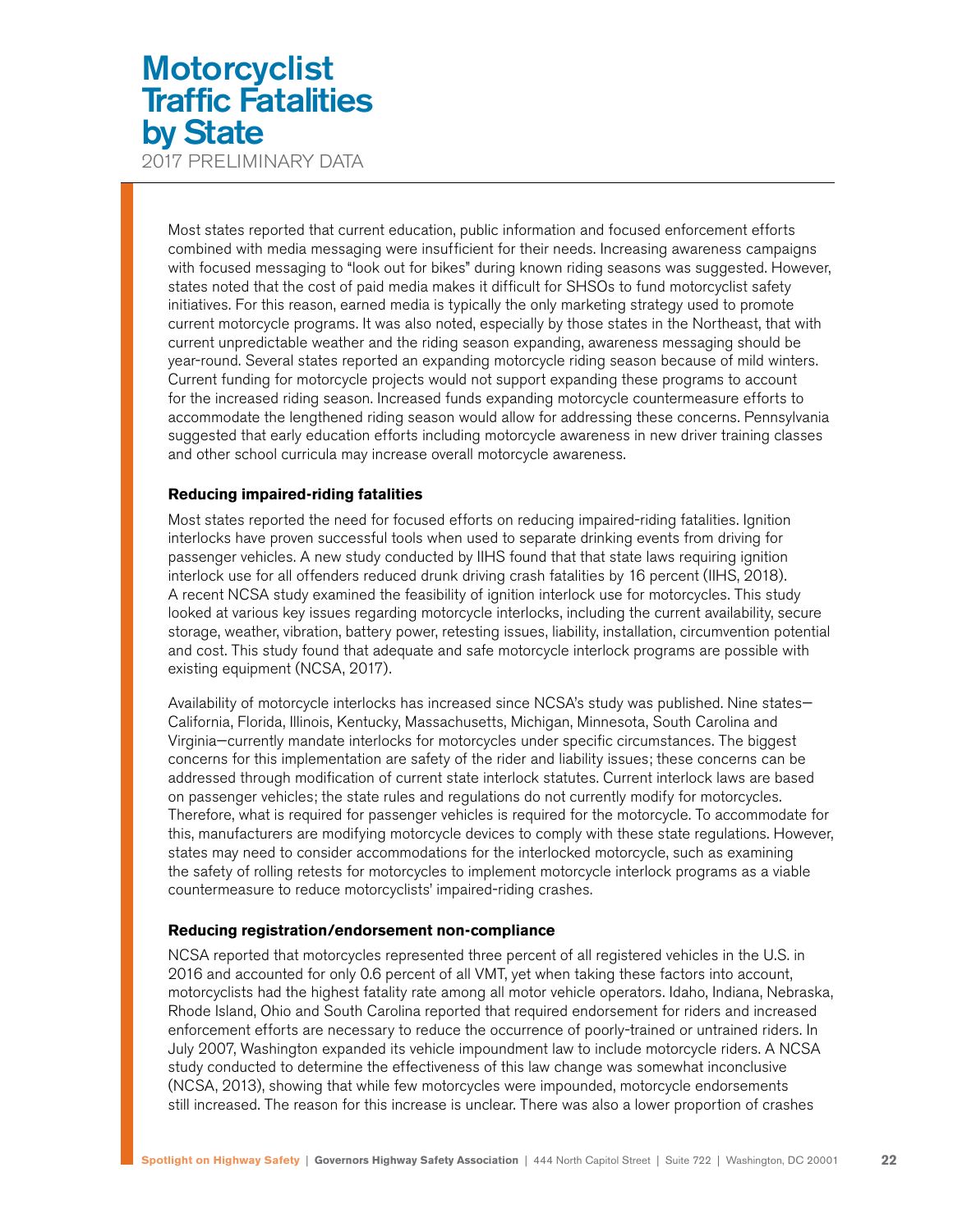involving unendorsed riders after the law's implementation, but no change in overall crashes. One interpretation is that the law worked, but this does not account for the lack of endorsements. Another interpretation of the results is that the law discouraged unendorsed riders from riding, thus limiting their exposure. It was noted that this law was implemented soon before the national economic recession, which may have affected the results of the study. This matter requires further research.

#### **Graduated licensing for motorcycles**

Motorcycle safety advocates have proposed implementing programs for motorcycle riders similar to state graduated driver licensing (GDL) programs for novice drivers. The University of Adelaide in Australia recently published a study providing recommendations for a graduated licensing system for motorcyclists in South Australia, basing this system on their current young driver program (Baldock, 2018). This recommendation provides several recommended restrictions, including zero BAC, no passengers, no phone use while riding, testing on the same type of motorcycle that the motorcyclist will be riding and a lower point threshold than applies to a full license.

#### **Other considerations**

#### *Lane sharing/splitting*

States reported that due to increased demand from riders, at least 14 states are under pressure to adopt lane sharing/splitting laws. Currently, California is the only state to legally allow lane sharing/ splitting. Those in support of lane sharing/splitting argue that this will reduce congestion and is a safer maneuver for motorcycles when avoiding rear-end crashes caused by distracted drivers in stopand-go traffic (Bergal, 2018). Supporters for this behavior refer to a study conducted in 2015 by the University of California Berkeley that found this behavior to be relatively safe at lower speeds. Several states have attempted to pass these laws, including Arizona, Massachusetts and Washington. Those opposed to legalize lane sharing/splitting argue that it is a risky behavior that can be unsafe and would not reduce motorcyclist fatalities or serious injuries. GHSA has not taken a formal position on legalizing lane-splitting.

#### *Automated vehicles*

Automated features are becoming common in today's motor vehicles. The driving population is looking to automated vehicles to solve highway safety issues on our roadways; however, full automation has not been perfected and misguided public reliance on these features can be dangerous. There are blurred aspects of autonomous vehicle accountability when involved in a crash, particularly the liability and legal aspects when crashes occur. Recently, a motorcyclist in California filed lawsuit against General Motors claiming that one of the manufacturer's automated vehicles was guilty of "negligent driving" when it aborted a lane change and struck the rider (Holley, 2018). The rider was injured and unable to work because of this crash. The police report for this crash cited the rider as being at fault, claiming the rider started to pass the vehicle before it was safe to do so. This is one of the first lawsuits involving autonomous vehicles. While this matter requires further research, automated vehicles do have strong potential to increase motorcyclist safety. As lane departure, blind spot, and forward vehicle detection sensor technology in passenger vehicles improve, these features could play a significant role in motorcycle crash avoidance.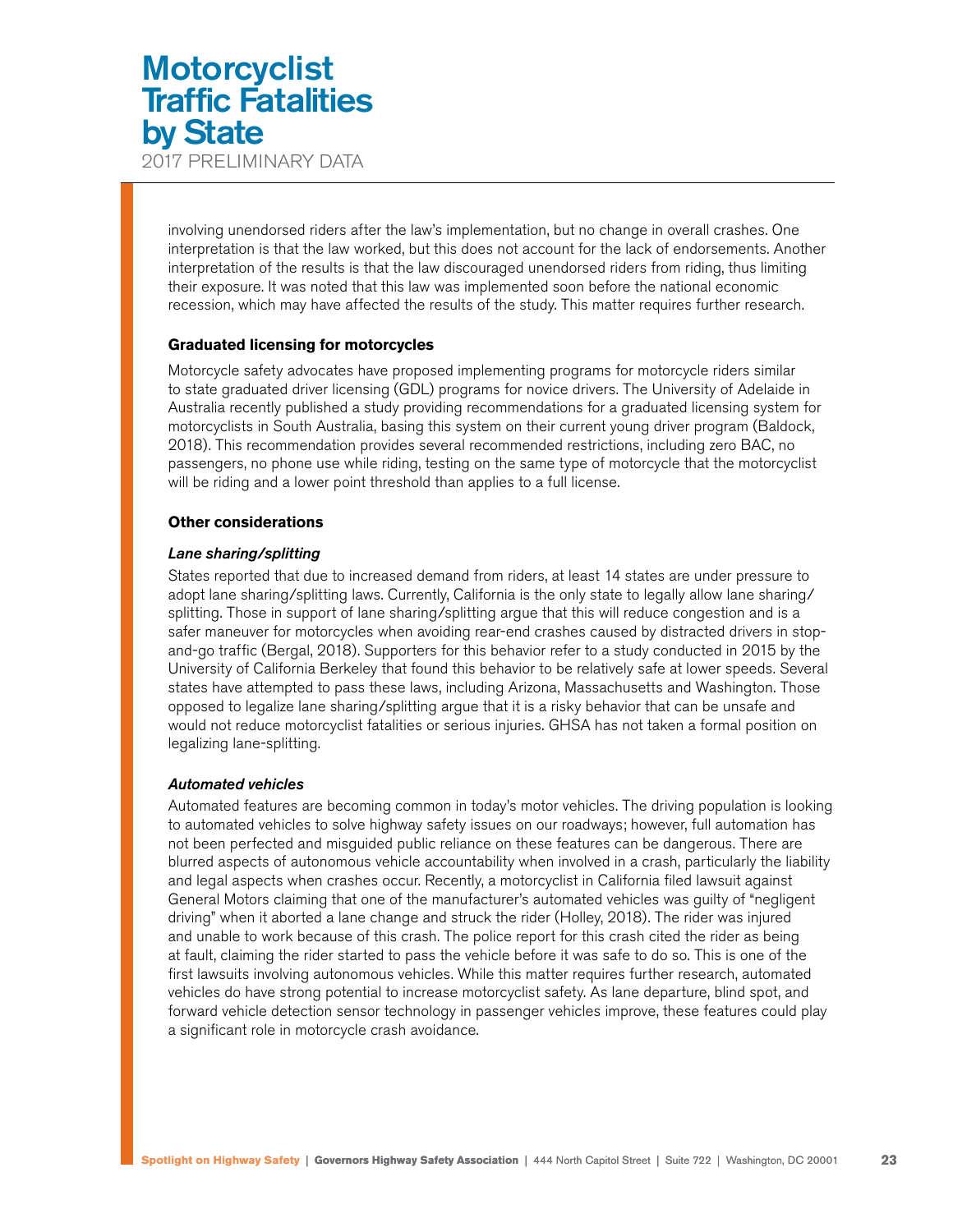### <span id="page-23-0"></span>**CONCLUSION**

Motorcycle riding can be riskier than driving in a passenger vehicle since motorcyclists are directly exposed to other vehicles in the event of a crash. For this reason, states are focused on promoting motorcyclist safety and reducing motorcyclist crashes, serious injuries and fatalities. It is evident that states are working hard to promote motorcyclist safety and training, increase enforcement and awareness and educate the public in an effort to reduce motorcyclist deaths. Motorcyclist fatalities in the United States are expected to have decreased by 5.6 percent in 2017 compared with 2016, a reduction of approximately 296 fatalities, based on preliminary data submitted to GHSA. However, according to FARS data, motorcyclist fatality numbers have fluctuated over the past 10 years, showing several increases and decreases absent of sustained trends. The projected decline in fatalities in 2017 may not be an ongoing trend in this direction. Identifying effective and efficient motorcyclist safety programs is a priority for states, and efforts to increase the effectiveness of these campaigns should be maintained.

All states reported the importance of implementing universal helmet laws. It was noted that this would likely decrease motorcyclist injuries and fatalities. However, continued opposition in this regard can hinder progress in this direction. Efforts to mandate helmet use, skills testing and training for all motorcycle riders are considered the greatest needs and the most important factors influencing the decrease in the number of motorcyclist injuries and fatalities.

States are constantly evolving not only their programs, but also how they implement these strategies. Most states reported that funding for education, public information and focused enforcement efforts combined with media messaging were insufficient to meet their current needs. Impaired driving and driver distraction are ever-increasing issues on our roadways and are significant contributing factors in motorcyclist fatalities. Identifying viable solutions to overcome these issues is a priority. While there are factors that cannot be controlled to impact motorcycle crash rates, such as weather and economic stability, states are looking at the data to inform countermeasures for these factors. With more advanced technology and reliable, available data, some states are using crash information to inform mobilization campaigns and enforcement efforts. Increasing the reliability and accessibility of state data will allow the informed research needed to develop more effective and efficient motorcyclist safety programs.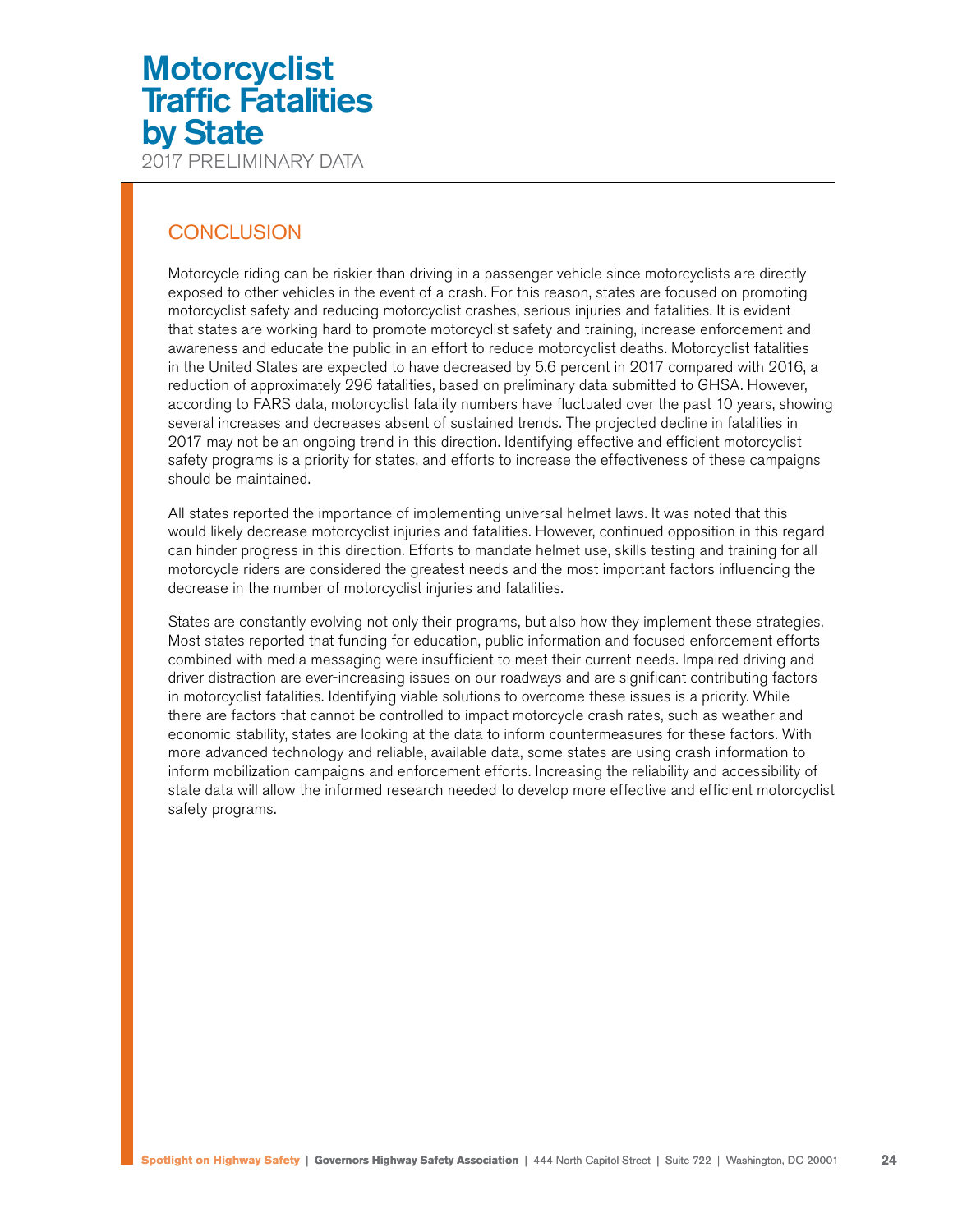<span id="page-24-0"></span>2017 PRELIMINARY DATA

### **REFERENCES**

Baldock, M.R.J. (2018). [Recommendations for a](http://www.towardszerotogether.sa.gov.au/__data/assets/pdf_file/0015/412143/Recommendations_for_a_Graduated_Licensing_System_for_Motorcyclists_in_South_Australia.pdf)  [Graduated Licensing System for Motorcycles in South](http://www.towardszerotogether.sa.gov.au/__data/assets/pdf_file/0015/412143/Recommendations_for_a_Graduated_Licensing_System_for_Motorcyclists_in_South_Australia.pdf)  [Australia.](http://www.towardszerotogether.sa.gov.au/__data/assets/pdf_file/0015/412143/Recommendations_for_a_Graduated_Licensing_System_for_Motorcyclists_in_South_Australia.pdf) Centre for Automotive Safety Research.

Belles, J. (2017). [Atlantic Hurricane Season Recap: 17](https://weather.com/storms/hurricane/news/2017-11-11-moments-hurricane-season-atlantic-irma-maria-harvey)  [Moments We'll Never Forget](https://weather.com/storms/hurricane/news/2017-11-11-moments-hurricane-season-atlantic-irma-maria-harvey). weather.com.

Bergal, J. (2018). [Motorcycle Lane-Splitting: Safe or](https://www.huffingtonpost.com/entry/motorcycle-lane-splitting-safe-or-scary_us_5a7db7efe4b033149e401ce1)  [Scary?](https://www.huffingtonpost.com/entry/motorcycle-lane-splitting-safe-or-scary_us_5a7db7efe4b033149e401ce1) *Stateline, Washington, D.C.: Pew Charitable Trusts.*

Berning, A., Compton, R., and Wochinger, K. (2015). [Results of the 2013–2014 National Roadside Survey of](https://www.nhtsa.gov/sites/nhtsa.dot.gov/files/812118-roadside_survey_2014.pdf)  [Alcohol and Drug Use by Drivers](https://www.nhtsa.gov/sites/nhtsa.dot.gov/files/812118-roadside_survey_2014.pdf). (*Traffic Safety Facts* Research Note. Report No. DOT HS 812 118). Washington, D.C.: National Highway Traffic Safety Administration.

Blincoe, L. J., Miller, T.R., Zaloshnja, E., & Lawrence, B. A. (2015). [The economic and societal impact of motor](https://crashstats.nhtsa.dot.gov/Api/Public/ViewPublication/812013)  [vehicle crashes. 2010 \(Revised\)](https://crashstats.nhtsa.dot.gov/Api/Public/ViewPublication/812013). (Report No. DOT HS 812 013). Washington, D.C.: National Highway Safety Administration.

[Sentencing for Driving While Under the Influence.](http://leginfo.legislature.ca.gov/faces/codes_displayexpandedbranch.xhtml?tocCode=VEH&division=11.5.&title=&part=&chapter=&article)  [California Legislative Code](http://leginfo.legislature.ca.gov/faces/codes_displayexpandedbranch.xhtml?tocCode=VEH&division=11.5.&title=&part=&chapter=&article). Retrieved March 2018.

Creaser, J.I.; Ward, N.J.; Rakauskas, M.E.; Boer, E.; Shankwitz, C.; and Nardi, F. (2007). [Effects of alcohol](https://www.msf-usa.org/downloads/imsc2013/Oct16_Session2-Ward-Motorcycle_Safety_and_Alcohol_PAPER.pdf)  [on motorcycle riding skills](https://www.msf-usa.org/downloads/imsc2013/Oct16_Session2-Ward-Motorcycle_Safety_and_Alcohol_PAPER.pdf). (Report No. DOT HS 810 877). Washington, D.C.: National Highway Traffic Safety Administration.

Derrick, A.J., Faucher, L.D. (2009). Motorcycle helmets and rider safety: A legislative crisis. *J. Public Health Pol.* 2009; 30(2):226–242. doi: 10.1057/jphp.2009.11.

Federal Highway Administration. (2017). Highway Statistics 2016: [State Motor Vehicle Registrations 2016](https://www.fhwa.dot.gov/policyinformation/statistics/2016/mv1.cfm). Retrieved March 2018.

[Breath Alcohol Ignition Interlock Devices. Florida](https://www.flrules.org/gateway/ChapterHome.asp?Chapter=15A-9)  [Administrative Rule](https://www.flrules.org/gateway/ChapterHome.asp?Chapter=15A-9). Retrieved March 2018.

Governors Highway Safety Association. (2018). State [Motorcycle Helmet Laws](https://www.ghsa.org/state-laws/issues/motorcyclists). Retrieved March 2018.

Gowin, J.L., Sloan, M.E., Stangl, B.L., Vatsalya, V., Ramchandani, V.A. (2017). [Vulnerability for Alcohol](https://www.ncbi.nlm.nih.gov/pubmed/28774194)  [Use Disorder and Rate of Alcohol Consumption](https://www.ncbi.nlm.nih.gov/pubmed/28774194). *Am J Psychiatry.* 1;17 4 (11): 1094-1101. doi: 10.1176/ appi. ajp.2017.16101180.

Hedlund, J. (2010). Motorcyclist traffic fatalities by state; 2009 preliminary data. Washington, D.C.: Governors Highway Safety Association.

Hedlund, J. (2014). [Motorcyclist traffic fatalities by state;](https://www.ghsa.org/sites/default/files/2016-11/Final%20Motorcycle%20Spotlight2013.pdf)  [2013 preliminary data](https://www.ghsa.org/sites/default/files/2016-11/Final%20Motorcycle%20Spotlight2013.pdf). Washington, D.C.: Governors Highway Safety Association.

Hedlund, J. (2017). [Drug Impaired Driving: A Guide for](https://www.ghsa.org/sites/default/files/2017-07/GHSA_DruggedDriving2017_FINAL_revised.pdf)  [States](https://www.ghsa.org/sites/default/files/2017-07/GHSA_DruggedDriving2017_FINAL_revised.pdf). Washington, D.C.: Governors Highway Safety Association.

Holley, P. (2018). [After crash, injured motorcyclist](https://www.washingtonpost.com/news/innovations/wp/2018/01/25/after-crash-injured-motorcyclist-accuses-robot-driven-vehicle-of-negligent-driving/?utm_term=.d829b5eb4f3d)  [accuses robot-driven of "negligent driving"](https://www.washingtonpost.com/news/innovations/wp/2018/01/25/after-crash-injured-motorcyclist-accuses-robot-driven-vehicle-of-negligent-driving/?utm_term=.d829b5eb4f3d). *Washington Post*.

[Procedures for Breath Alcohol Ignition Interlock Device](http://www.ilga.gov/commission/jcar/admincode/092/092010010D04410R.html)  [Conditioned RDP Illinois Legislative Code](http://www.ilga.gov/commission/jcar/admincode/092/092010010D04410R.html). Retrieved **March 2018.** 

Insurance Institute for Highway Safety. (2018). [Motorcycle](http://www.iihs.org/iihs/topics/t/motorcycles/topicoverview)  [Overview](http://www.iihs.org/iihs/topics/t/motorcycles/topicoverview). Arlington, VA. Retrieved March 2018.

Insurance Institute for Highway Safety. (2018). [Motorcycle](http://www.iihs.org/iihs/topics/laws/helmetuse?topicName=motorcycles)  [Helmet Use](http://www.iihs.org/iihs/topics/laws/helmetuse?topicName=motorcycles). Arlington, VA. Retrieved March 2018.

Insurance Institute for Highway Safety. (2018). [State laws](http://www.iihs.org/iihs/news/desktopnews/state-laws-mandating-interlocks-for-all-dui-offenders-save-lives)  [mandating interlocks for all DUI offenders save lives](http://www.iihs.org/iihs/news/desktopnews/state-laws-mandating-interlocks-for-all-dui-offenders-save-lives). Arlington, VA. Retrieved March 2018.

Insurance Institute for Highway Safety. (2017). Legalizing [recreational marijuana is linked to increased crashes](http://www.iihs.org/iihs/sr/statusreport/article/52/4/1). Arlington, VA. Retrieved April 2018.

[Ignition interlock devices and licenses. Kentucky](http://www.lrc.ky.gov/Statutes/statute.aspx?id=44878)  [Legislative Code](http://www.lrc.ky.gov/Statutes/statute.aspx?id=44878). Retrieved March 2018.

Lacey, J.H., Kelley-Baker, T., Berning, A., Romano, E., Ramirez, A., Yao, J., Moore, C., Brainard, K., Carr, K., Pell, K., and Compton, R. (2016). [Drug and Alcohol Crash](https://www.nhtsa.gov/sites/nhtsa.dot.gov/files/documents/812355_drugalcoholcrashrisk.pdf)  [Risk: A Case-Control Study](https://www.nhtsa.gov/sites/nhtsa.dot.gov/files/documents/812355_drugalcoholcrashrisk.pdf). (Report No. DOT HS 812 355). Washington, D.C.: National Highway Traffic Safety Administration.

Liu, C., and Subramanian, R. (2009). [Factors Related to](https://crashstats.nhtsa.dot.gov/Api/Public/ViewPublication/811232)  [Fatal Single-Vehicle Run-Off-Road Crashes](https://crashstats.nhtsa.dot.gov/Api/Public/ViewPublication/811232). (Report No. DOT HS 811 232). Washington, D.C.: National Highway Traffic Safety Administration.

Liu, B.C., Ivers, R., Norton, R., Boufous, S., Blows, S., Lo, S.K. (2008). Helmets for preventing injury in motorcycle riders. *Cochrane Database Syst Rev.*;(1):CD004333. doi: 10.1002/14651858.CD004333.pub3.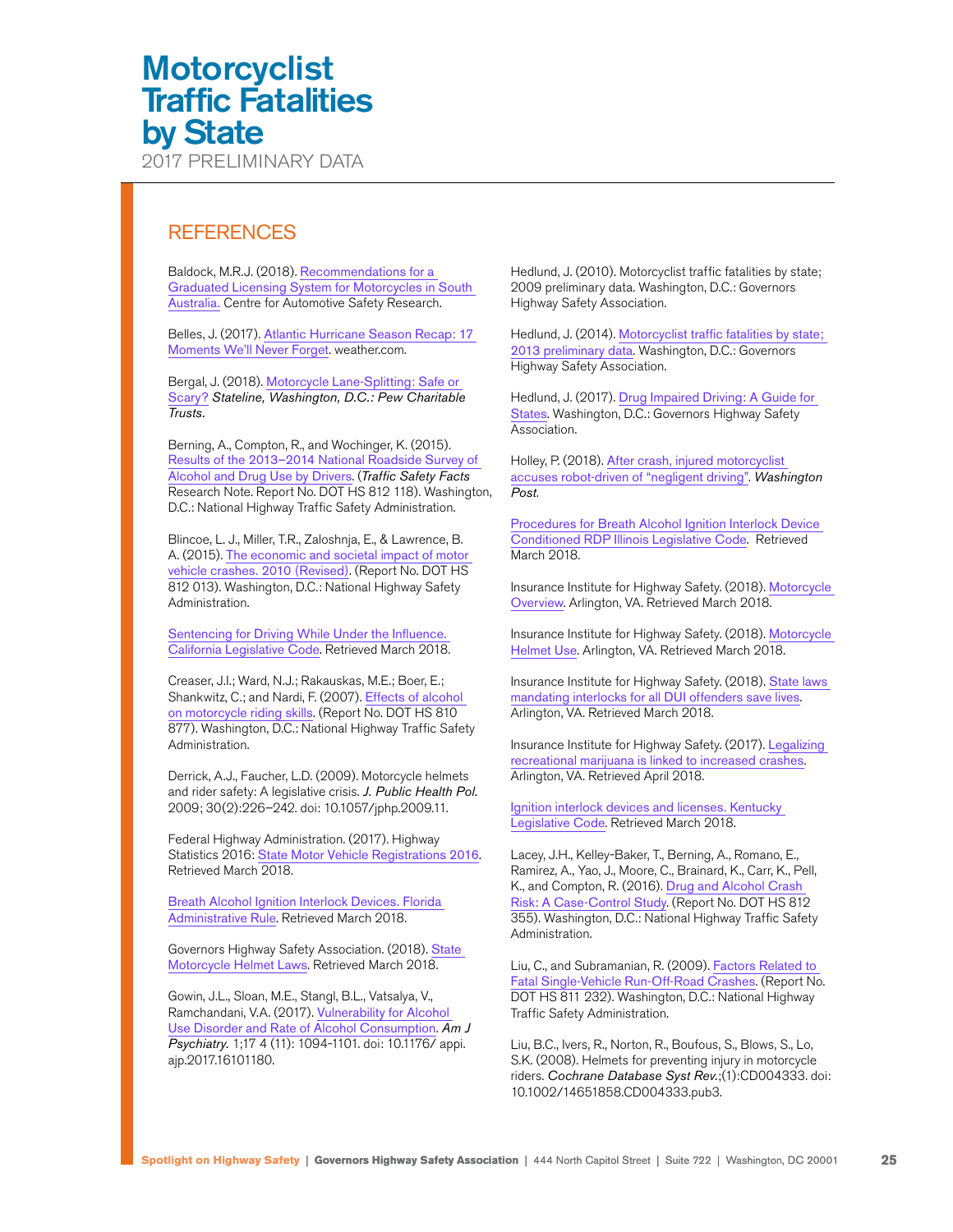2017 PRELIMINARY DATA

Marques, P. R., & McKnight, A. S. (2017). [Examination](https://www.nhtsa.gov/sites/nhtsa.dot.gov/files/documents/812423_motorcycleinterlocks.pdf)  [of the feasibility of alcohol interlocks for motorcycles](https://www.nhtsa.gov/sites/nhtsa.dot.gov/files/documents/812423_motorcycleinterlocks.pdf). (Report No DOT HS 812 423). Washington, D.C.: National Highway Traffic Safety Administration.

[Certification, installation, use and maintenance of](https://www.mass.gov/regulations/540-CMR-2500-certification-installation-use-and-maintenance-of-ignition-interlock)  [ignition interlock devices. Massachusetts Government](https://www.mass.gov/regulations/540-CMR-2500-certification-installation-use-and-maintenance-of-ignition-interlock)  [Regulations](https://www.mass.gov/regulations/540-CMR-2500-certification-installation-use-and-maintenance-of-ignition-interlock). Retrieved March 2018.

McCartt, A.T., Blaner, L., Teoh, E., Strouse, L. (2011). Overview of motorcycling in the United States: a national survey. *Journal of Safety Research*, 42, 177-84.

[Motor Vehicle Service and Repair Act: Definitions; M to](http://www.legislature.mi.gov/(S(xaua3l3jaij03chtfh3pt1qu))/mileg.aspx?page=getobject&objectname=mcl-257-1302a)  [W. Michigan Legislative Code](http://www.legislature.mi.gov/(S(xaua3l3jaij03chtfh3pt1qu))/mileg.aspx?page=getobject&objectname=mcl-257-1302a). Retrieved March 2018.

National Center for Statistics and Analysis. (2018). [Motorcycle Helmet Use in 2017—Overall Results.](https://crashstats.nhtsa.dot.gov/Api/public/ViewPublication/812512) (*Traffic Safety Facts*, Report No. DOT HS 812 512). Washington, D.C.: National Highway Traffic Safety Administration.

National Center for Statistics and Analysis. (2018). [Motorcycles: 2016 data](https://crashstats.nhtsa.dot.gov/Api/Public/ViewPublication/812492). (Updated, *Traffic Safety Facts*. Report No. DOT HS 812 492). Washington, D.C.: National Highway Traffic Safety Administration.

National Center for Statistics and Analysis. (2017). [Motorcycles: 2015 data: Updated](https://crashstats.nhtsa.dot.gov/Api/Public/ViewPublication/812353). (*Traffic Safety Facts*. Report No. DOT HS 812 353). Washington, D.C.: National Highway Traffic Safety Administration.

National Center for Statistics and Analysis. (2017). [Summary of motor vehicle crashes \(Final edition\):](https://crashstats.nhtsa.dot.gov/Api/Public/ViewPublication/812376)  [2015 data](https://crashstats.nhtsa.dot.gov/Api/Public/ViewPublication/812376). (*Traffic Safety Facts*. Report No. DOT HS 12 376). Washington, D.C.: National Highway Traffic Safety Administration.

National Center for Statistics and Analysis. (2017). [2016 Motor Vehicle Crashes. Overview](https://crashstats.nhtsa.dot.gov/Api/Public/ViewPublication/812456). (*Traffic Safety Facts Research Note*. Report No. DOT HS 812 456). Washington, D.C.: National Highway Traffic Safety Administration.

National Center for Statistics and Analysis. (2016). [Motorcycles: 2014 data](C://Users/tarac/Downloads/2014%20Traffic%20Safety%20Factsheet%20MOTORCYCLES.pdf). (*Traffic Safety Facts*. Report No. DOT HS 812 292). Washington, D.C.: National Highway Traffic Safety Administration.

National Center for Statistics and Analysis. (2016). [Summary of motor vehicle crashes \(Final\): 2014 data](https://crashstats.nhtsa.dot.gov/Api/Public/ViewPublication/812263). (*Traffic Safety Facts*. Report No. DOT HS 812 263). Washington, D.C.: National Highway Traffic Safety Administration.

National Center for Statistics and Analysis. (2015). [Estimating lives and costs saved by motorcycle helmets](https://crashstats.nhtsa.dot.gov/Api/Public/ViewPublication/812206)  [with updated economic cost information](https://crashstats.nhtsa.dot.gov/Api/Public/ViewPublication/812206). (*Traffic Safety Facts*. Report No. DOT HS 812 206). Washington, D.C.: National Highway Traffic Safety Administration.

National Center for Statistics and Analysis. (2015). [2013](https://crashstats.nhtsa.dot.gov/Api/Public/ViewPublication/812148)  [Motor Vehicle Crashes. Overview](https://crashstats.nhtsa.dot.gov/Api/Public/ViewPublication/812148). (*Traffic Safety Facts*. Report No. DOT HS 812 169). Washington D.C.: National Highway Traffic Safety Administration.

National Center for Statistics and Analysis. (2015). [Motorcycles: 2013 data](https://crashstats.nhtsa.dot.gov/Api/Public/ViewPublication/812148). (*Traffic Safety Facts*. Report No. DOT HS 812 148). Washington, D.C.: National Highway Traffic Safety Administration.

National Center for Statistics and Analysis. (2015). [Results](https://www.nhtsa.gov/sites/nhtsa.dot.gov/files/812118-roadside_survey_2014.pdf)  [of the 2013-2014 National Roadside Survey of Alcohol](https://www.nhtsa.gov/sites/nhtsa.dot.gov/files/812118-roadside_survey_2014.pdf)  [and Drug Use by Drivers](https://www.nhtsa.gov/sites/nhtsa.dot.gov/files/812118-roadside_survey_2014.pdf). (*Traffic Safety Facts*. Report No. DOT HS 812 118). Washington, D.C.: National Highway Traffic Safety Administration.

National Center for Statistics and Analysis. (2015). [Drug](https://www.nhtsa.gov/staticfiles/nti/pdf/812117-Drug_and_Alcohol_Crash_Risk.pdf)  [and Alcohol Crash Risk](https://www.nhtsa.gov/staticfiles/nti/pdf/812117-Drug_and_Alcohol_Crash_Risk.pdf). (*Traffic Safety Facts*. Report No. DOT HS 812 117). Washington, D.C.: National Highway Traffic Safety Administration.

National Center for Statistics and Analysis. (2013). [The](https://www.nhtsa.gov/sites/nhtsa.dot.gov/files/811690.pdf)  [Effect of Sight Distance Training on the Visual Scanning](https://www.nhtsa.gov/sites/nhtsa.dot.gov/files/811690.pdf)  [of Motorcycle Riders: A Preliminary Look](https://www.nhtsa.gov/sites/nhtsa.dot.gov/files/811690.pdf). (*Traffic Safety Facts*. Report No. DOT HS 811 690). Washington, D.C.: National Highway Traffic Safety Administration.

National Highway Safety Administration. (2016) Fatality Analysis Reporting System 2016: [Motorcyclist Fatality](https://www-fars.nhtsa.dot.gov/Main/index.aspx)  [Data 2016](https://www-fars.nhtsa.dot.gov/Main/index.aspx). Retrieved March 2018.

National Highway Traffic Administration. (2005). [Promising Practices in Motorcycle Rider Education and](https://icsw.nhtsa.gov/people/injury/pedbimot/motorcycle/MotorcycleRider/)  [Licensing](https://icsw.nhtsa.gov/people/injury/pedbimot/motorcycle/MotorcycleRider/). (Report No. DOT HS 809 922). Washington, D.C.: National Highway Traffic Safety Administration.

Page, P.S, Wei, Z., and Brooks, N.P. (2018). Motorcycle helmets and cervical spine injuries: a 5-year experience at a Level 1 trauma center. *Journal of Neurosurgery and Spine*. 2018 Mar 6:1-5. doi: 10.3171/2017.7.SPINE17540.

Retting, R. (2016). [Motorcyclist traffic fatalities by state;](https://www.ghsa.org/sites/default/files/2017-01/Spotlight%20Motorcycle%202016%20H.pdf)  [2015 preliminary data](https://www.ghsa.org/sites/default/files/2017-01/Spotlight%20Motorcycle%202016%20H.pdf). Washington, D.C.: Governors Highway Safety Association.

Teoh, E., Campbell, M. (2010). Role of motorcycle type in fatal motorcycle crashes. *Journal of Safety Research*, 41, 507-512.2017.